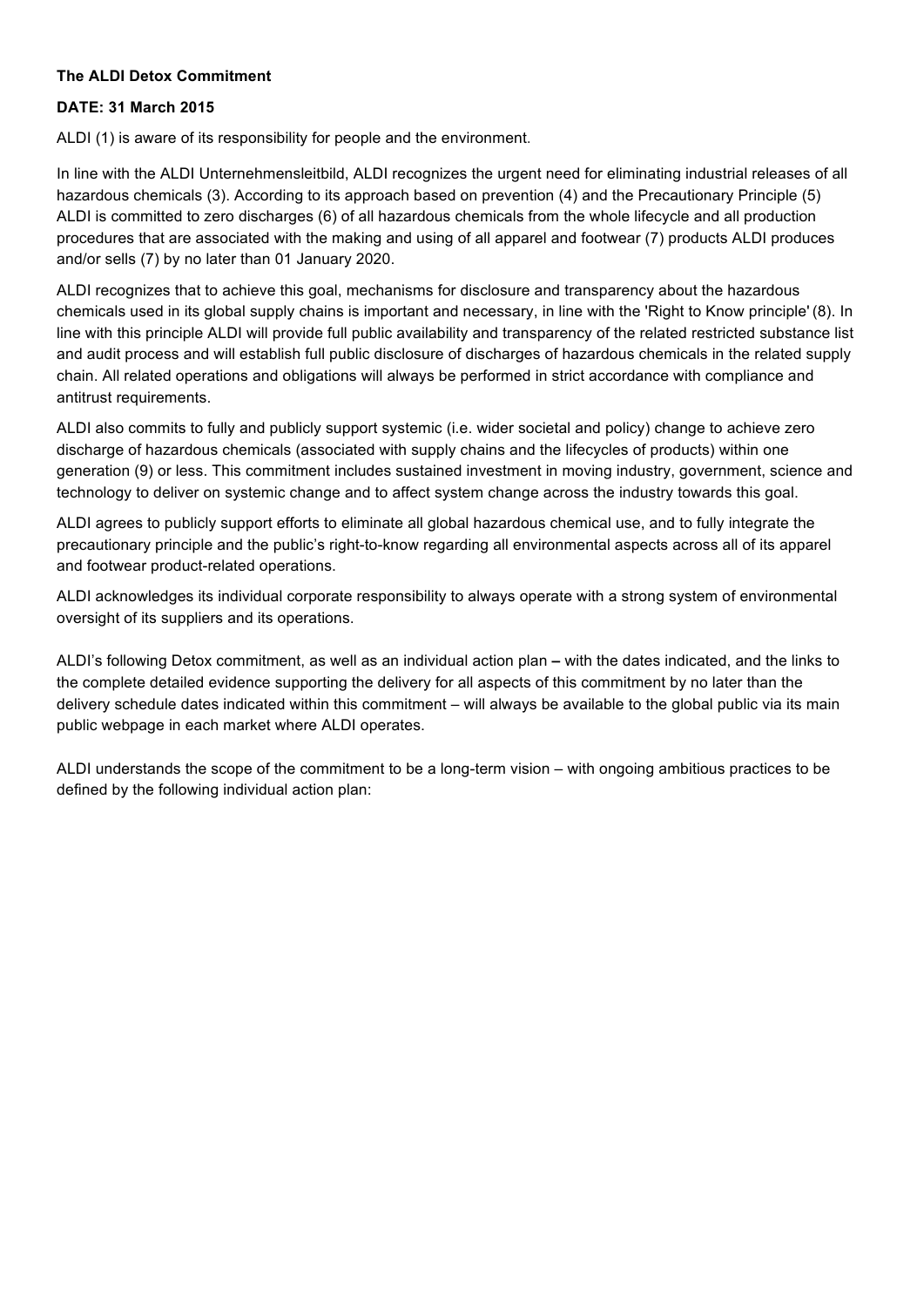## **Individual action plan**

## **1. Supply-chain disclosure**

In line with ALDI's commitment to the public's 'right to know' the chemical substances used within its global supply chain for all the apparel and footwear products it orders or sells, ALDI will be taking the following actions:

1. Publish its updated combined 'Manufacturing Restricted Substances List' (the same in detailed content and scope as per combined M-RSL) including detection limits (5) on the same date as the publication of this commitment document, and thereafter annually update this combined M-RSL to reflect its full implementation of the precautionary principle and constant application of the best current technology – i.e. the lowest reporting limits technology can achieve.

2. Adapt its supplier contract requirements as of the date of this agreement to ensure that its suppliers begin full detailed public disclosure of discharges of hazardous chemicals (beginning with, at least, the 11 priority chemical groups as per endnote (10) and detection limits (as per combined M-RSL) and always apply the best current technology as per endnote (6) in its apparel and footwear supply chain via full facility transparency (i.e. detailed location and individual data of each facility) of individual facility level disclosure of chemical-by-chemical use and discharge data, to be achieved via an incremental process, beginning with the following actions:

- i) By no later than 30 September 2015, ALDI will also commit to have full testing evidence published by at least 50 % of all its global wet process suppliers' facilities or affiliates producing all apparel and footwear (7) where hazardous chemicals are used, and their discharge data disclosed (as per full scope and content of combined M-RSL) by using an online platform via the Institute for Public and Environmental Affairs – Detox – platform and the data collection template (IPE Detox Platform).
- ii) By no later than 31 March 2016, 80 % of ALDI's wet process facilities or affiliates producing all apparel and footwear (7) where hazardous chemicals are used (as per i) above) will be publicly associated with ALDI or, ALDI will ensure that it supplies full public evidence that at least 80 % of all of its global wet process suppliers are fully disclosing or are Detox committed companies.
- iii) ALDI will publicize the link to all data as per the above timelines via the IPE Detox platform as per the most recent Corporate Discharge Disclosure Data Form.
- iv) ALDI agrees to always ensure the discharge data disclosure is fully credible and not misleading to the public and that it will always disclose via the IPE Detox platform.

# **2. 11 priority hazardous chemical group's elimination policy**

Fully aligned with its implementation of the precautionary principle across all of its global environment-related operations for all apparel and footwear (7), ALDI recognizes the intrinsic or potential intrinsic hazardousness of all 11 priority hazardous chemical groups (10), and therefore acknowledges that it is its priority to eliminate their use across its global supply chain and its operations for all apparel and footwear (7). There are multiple supply-chain pathways for potential contamination (including chemical formulations) and ALDI will enhance both training and auditing of its related supply chain and operations, as well as ensure its suppliers have the latest information on the 11 priority hazardous chemical groups, highlighting where there is a risk that any of these chemicals may enter into the undocumented contamination of chemical supplier formulations.

In addition to these actions, ALDI will work towards a ban on the 11 priority hazardous chemical groups (APEOs, PFCs, heavy metals, phthalates, brominated and chlorinated flame retardants, azo dyes, organotin compounds, chlorobenzenes, chlorinated solvents, chlorophenols, and short chain chlorinated paraffins) with the following actions:

i. Publish the results of an investigation into the current compliance with this requirement, reporting the findings to the public and simultaneously strengthening its supplier contract language to ensure only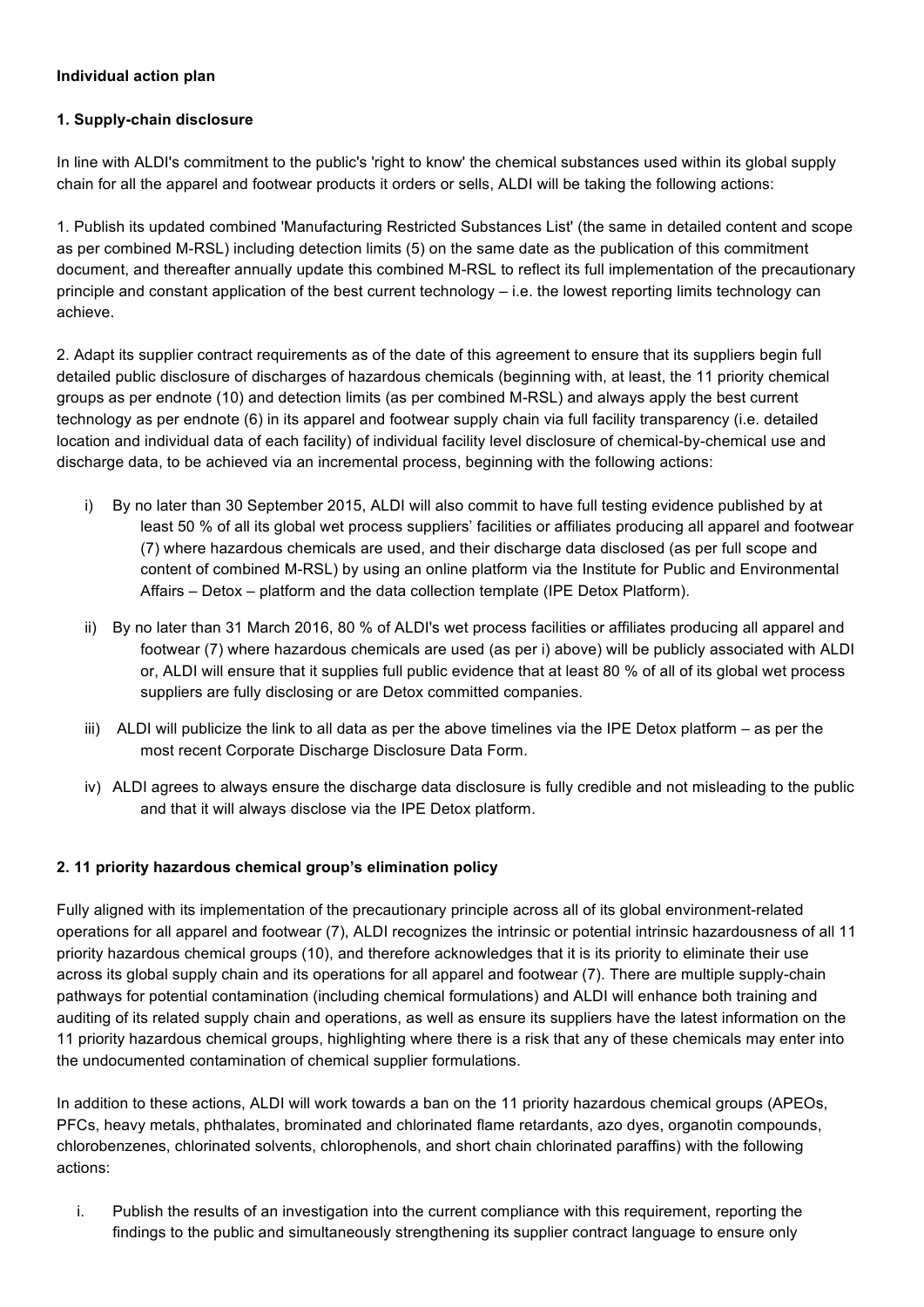chemical formulations free of at least these 11 priority hazardous chemical groups are utilized and also publish the full testing evidence supporting its delivery of this commitment to the full elimination of any use of at least these 11 priority hazardous chemical groups.

- ii. Work with its supply chain and other global industry leaders to ensure the most current technological means of detection are reflected via the lowest detectable limits within its testing regimes.
- iii. Publicly document how at least 11 priority hazardous chemical groups have been substituted by safer alternatives and publish these case studies via the online Subsport.org platform by no later than 31 March 2016.

# **3. PFCs – Perfluorocarbon/Polyfluorinated Compounds (11) elimination policy**

Consistent with the precautionary principle and the potential intrinsic hazardousness of all PFCs, ALDI aims to eliminate any PFCs used in any of the apparel and footwear products ALDI orders and/or sells. The elimination of all PFCs used for any of the relevant products ALDI orders or sells will be supported by:

- **i.** The elimination of all PFC use across its global supply chain by no later than 31 December 2016;
- **ii.** The documentation of how PFCs have been substituted by safer alternatives and publication of these case studies via the online Subsport.org platform by no later than 31 December 2016;
- **iii.** A rigorous system of control to ensure that no traces of PFCs find their way into its supply chain in line with the above;
- **iv.** Working in partnership with its supply chain and other global industry leaders to accelerate the move towards non-PFC technologies.

## **4. APEO elimination policy**

Consistent with its full implementation of the precautionary principle across all its operations related to all apparel and footwear (7) for any affect on the environment, and the potential intrinsic hazardousness of all APEOs, ALDI therefore acknowledges that it is a priority to eliminate any use of APEOs across its global supply chain and its operations for all apparel and footwear (7). There are multiple supply-chain pathways for potential APEO contamination (including chemical formulations) and ALDI will enhance both training and auditing of its supply chain and its operations for all apparel and footwear (7), as well as ensure all of its related suppliers have the latest information on APEOs, highlighting where there is a risk that APEOs may enter into the undocumented contamination of chemical supplier formulations.

In addition to these actions, ALDI will work towards a ban on APEOs in any apparel and footwear (7) products it orders and/or sells with the following actions:

- i. Initiate an investigation into the current compliance with this requirement, reporting the findings to the public by the end of 30 June 2016;
- ii. Strengthen its supplier contract language to ensure only APEO-free chemical formulations are utilized by the end of 31 December 2016; and
- iii. Work with its supply chain and other global industry leaders to ensure the most current technological means of detection are reflected via the lowest detectable limits within its testing regimes.
- iv. Publicly document how APEOs have been substituted by safer alternatives and publish these case studies via the online Subsport.org platform by no later than 31 December 2016.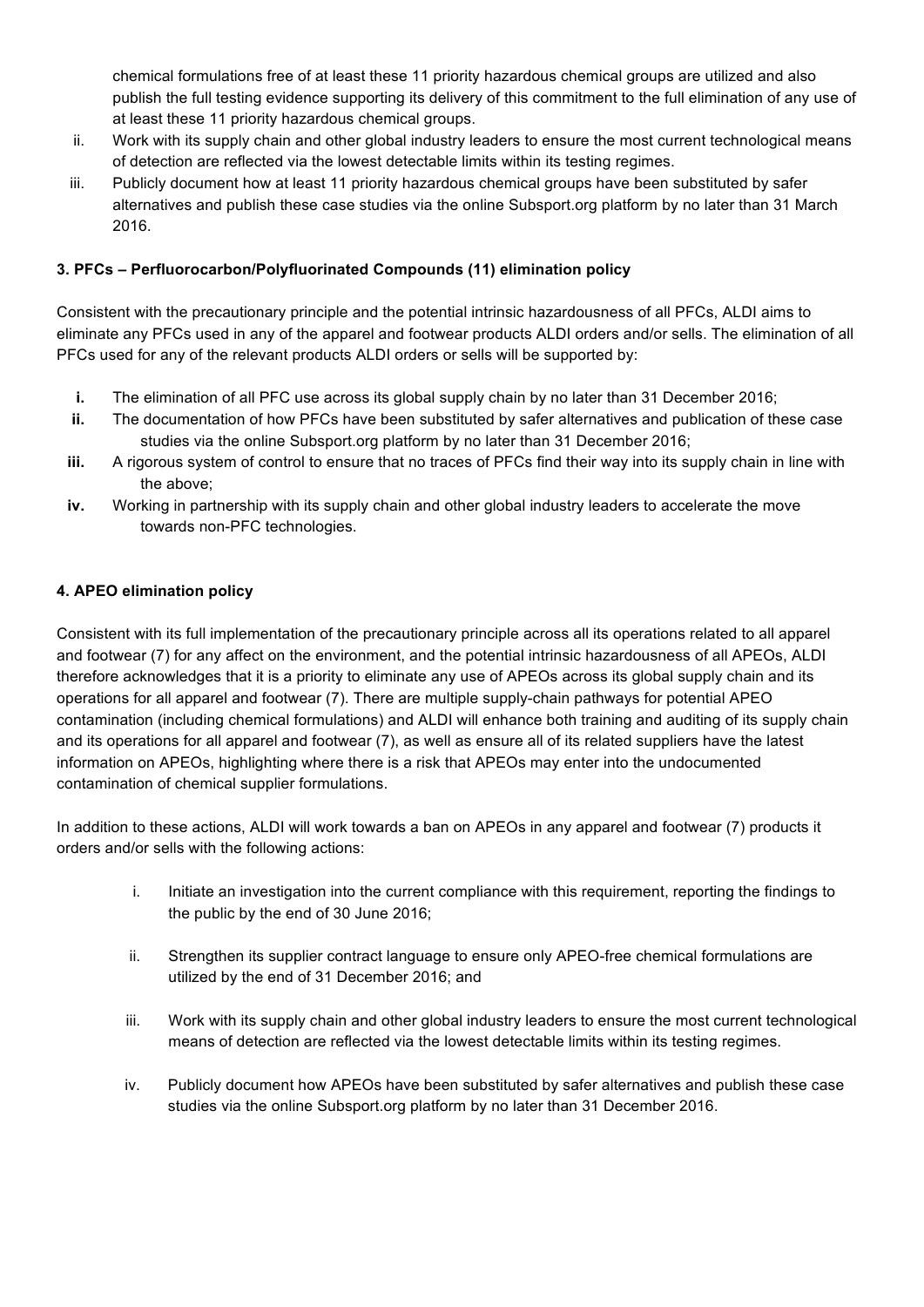## **5. Targets for other hazardous chemicals**

As an important part of its implementation of the precautionary principle across all its operations concerning apparel and footwear (7), ALDI commits to regularly review the list of chemicals used in its operations and its global supply chain. ALDI applies the latest scientific findings to periodically update its chemical policy, at least annually, to further restrict or ban chemicals as new evidence of their impact becomes available.

ALDI plans to support and reinforce a credible sectoral chemical inventory and hazardous substance list (combined M-RSL as per below), aiming to establish this inventory, based on a credible (12) intrinsically hazardous screening methodology, by no later than 30 September 2016. This public detailed hazardous chemical-by-chemical schedule is to be updated annually.

The individual actions covered above will be reassessed by ALDI at regular intervals – at least annually.

# **6. Responsible design via closed-loop operations across global supply chain and product life**

6-1. ALDI recognizes that its actions must support responsible environmental outcomes via EPR (Extended Producer Responsibility) that actively progresses responsible production and consumption (2) across all of the apparel and footwear products it orders and/or sells (7). This support will progress the achievement of two main environmentally related goals:

1) Design improvements of products – the EPR system should provide incentives for manufacturers to improve products and systems surrounding the lifecycle of products.

2) High use of product and material quality through effective collection and re-use – this goal can be divided into three sub-goals, which are a) effective collection, b) environmentally sound treatment of collected products and c) high use of products and materials in the form of re-use and recycling.

6-2. ALDI will initiate a global 'sustainable consumption' programme to encourage its customers to purchase more sustainable products and thereby reduce consumption of unnecessarily 'disposable' apparel and footwear it orders and/or sells by no later than 30 June 2016.

#### **7. Self-reporting on the Detox Commitment**

The core responsibility principles for delivering on its commitment are:

7-1. ALDI is aware of its responsibility for people and the environment.

7-2. ALDI will always proactively provide the public regular updates of its performance with regard to this Detox Commitment (e.g. chemical testing via the use of the combined M-RSL disclosed on the IPE Detox Platform).

7-3. ALDI is responsible for proactively, publicly and transparently communicating all of the deliverables of this Detox Commitment, and for effectively resolving any issues as soon as possible.

By 31 March 2016, ALDI will publish:

- Case studies of past hazardous chemical substitutions, and the steps it will take to develop a further number of substitution case studies (e.g. where it is currently substituting any of the 11 groups of hazardous chemicals as per below (10) with more non-hazardous chemicals) via the online Subsport.org platform.
- The steps outlining how it will take forward and lead the development of the intrinsic hazards screening methodology (12).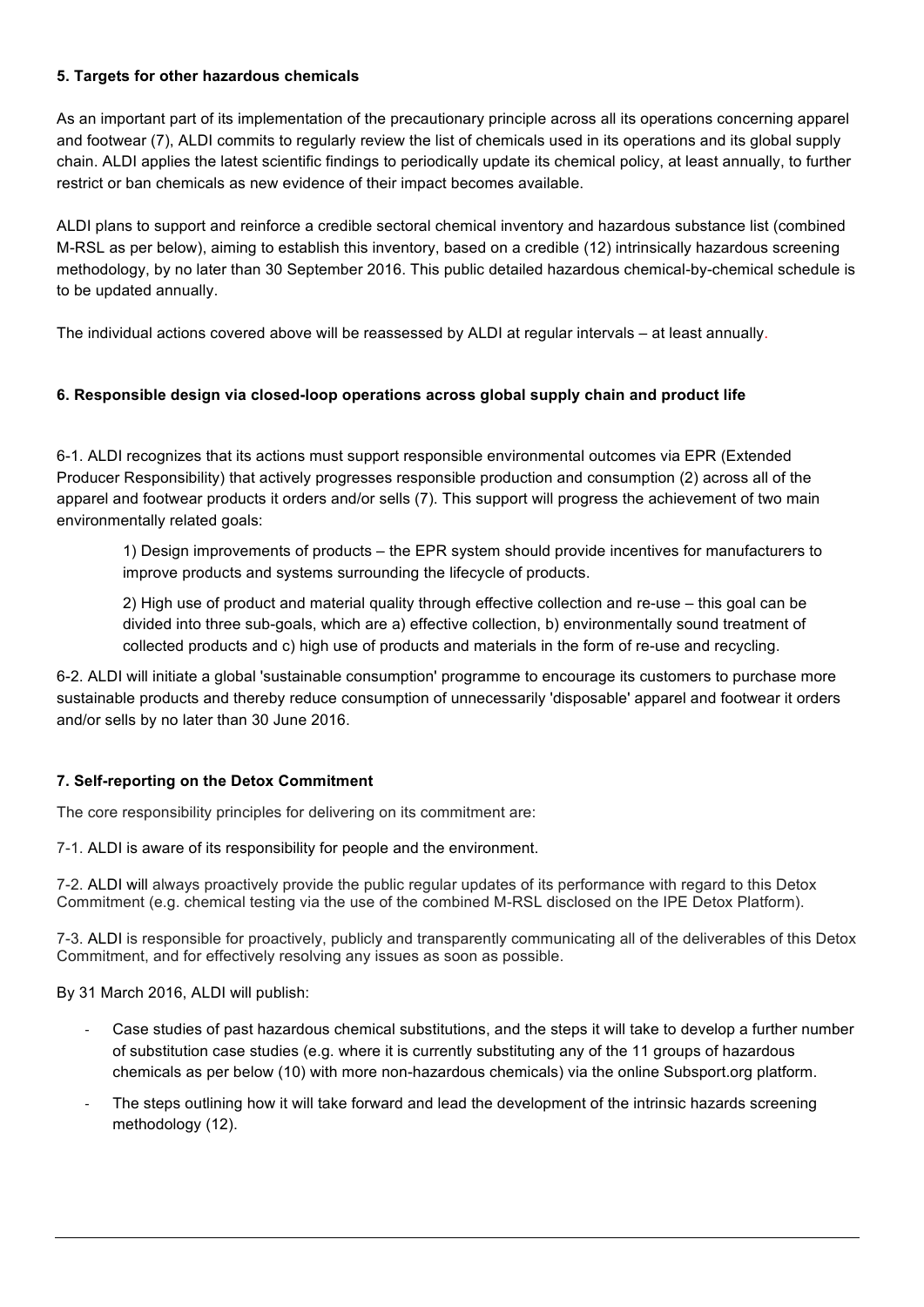(1) ALDI refers to 'ALDI NORD' as the ALDI NORD group of companies.

(2) The definition of the 'responsible closed-loop whole lifecycle design and production' is the comprehensive integrated operating processes that result in significant (>90%) reduction or complete elimination of all significant aspects of 'negative' environmental impacts throughout the complete lifecycle from product creation to end-of-life reuse and recycling. Responsible design includes a comprehensive holistic process identifying all aspects of capturing the most responsible design, production, product use and closed-loop whole life reuse and recycling, regardless of the application. All aspects of this whole lifecycle are optimized for responsible environmental (e.g. energy, toxicity) and socio-economic production value (e.g. the production working conditions) outcomes. This so called Extended Product Responsibility (EPR) is an emerging practice that considers the entire life of a product, from design to disposal, to identify opportunities for resource conservation and pollution prevention.

(3) All hazardous chemicals mean all those that show intrinsically hazardous properties: persistent, bioaccumulative and toxic (PBT); very persistent and very bioaccumulative (vPvB); carcinogenic, mutagenic and toxic for reproduction (CMR); endocrine disruptors (ED)*,* or other properties of equivalent concern (not just those that have been regulated or restricted in other regions). This will require the establishment – ideally with other industry actors – of a corresponding list of the hazardous chemicals concerned that will be regularly reviewed.

(4) This means solutions are focused on the elimination of use at source, not on end-of-pipe or risk management. This requires either substitution with non-hazardous chemicals or where necessary finding non-chemical alternative solutions, such as re-evaluating product design or the functional need for chemicals.

(5) This means taking preventive action before waiting for conclusive scientific proof regarding cause and effect between the substance (or activity) and the damage. It is based on the assumption that some hazardous substances cannot be rendered harmless by the receiving environment (i.e. there are no 'environmentally acceptable'/'safe' use or discharge levels) and that prevention of potentially serious or irreversible damage is required, even in the absence of full scientific certainty. The process of applying the Precautionary Principle must involve an examination of the full range of alternatives, including, where necessary, substitution through the development of sustainable alternatives where they do not already exist.

(6) Zero discharge means the elimination of all releases, via all pathways of release, i.e. discharges, emissions and losses, from ALDI's supply chain and products. 'Elimination' or 'zero' means 'not detectable to the limits of the best current technology', and only naturally occurring background levels are acceptable.

(7) This means the commitment applies to the environmental practices of ALDI companies and for all apparel and footwear 'private label/own brands' products (including all home textiles) ordered or sold by ALDI. This includes all of its contracted suppliers or facilities horizontally across all own brands as well as vertically down its supply chain.

(8) The Right to Know is defined as practices that allow members of the public access to environmental information – in this case specifically about the uses and discharges of chemicals based on the reported quantities of releases of hazardous chemicals into the environment, chemical-by-chemical, facility-by-facility, at least year-by-year.

(9) One generation is generally regarded as 20-25 years.

(10) The 11 priority hazardous chemical groups are: 1. Alkylphenols, 2. Phthalates, 3.Brominated and chlorinated flame retardants, 4. Azo dyes, 5. Organotin compounds, 6. Perfluorinated chemicals, 7. Chlorobenzenes, 8. Chlorinated solvents, 9. Chlorophenols, 10. Short chain chlorinated paraffins, 11. Heavy metals such as cadmium, lead, mercury and chromium (VI).

(11) Polyfluorinated compounds, including fluorotelomers which can serve as precursors that degrade to form perfluorinated carboxylic acids (e.g. PFOA), and mixed halogenated polyfluorinated compounds.

(12) Any screening methodology that would meet the following necessary requirements is considered to be credible:

i. The full criteria and methods applied and full data behind the results must be open to public scrutiny.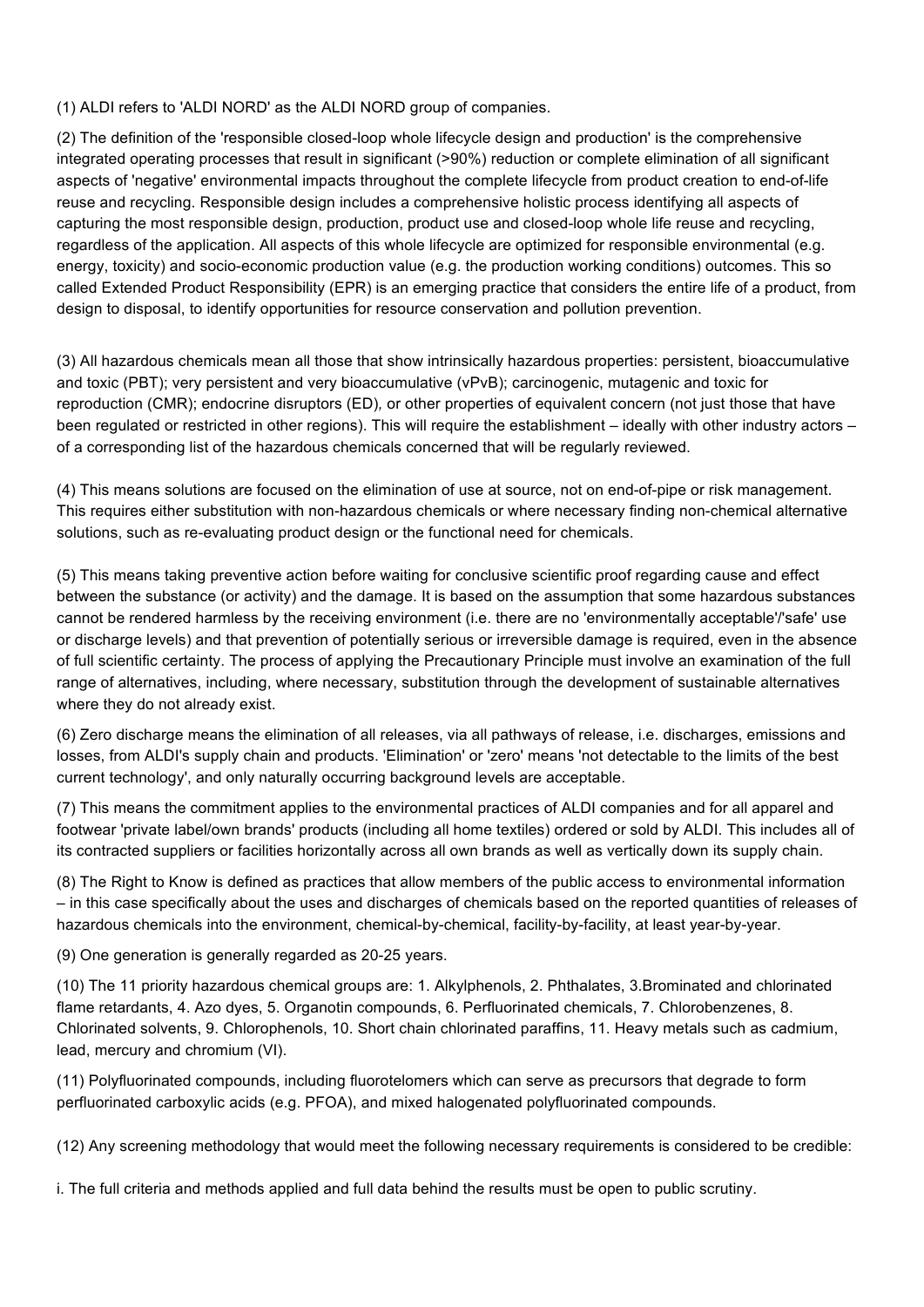ii. The screening methodology approach must take account of the hazards of accessory chemical and/or breakdown products which are generated through the use or release of any one particular chemical ingredient.

iii. The screening methodology must recognize the importance of physical form, e.g. nanomaterials, polymers and whole products where applicable.

iv. Where there are legitimate reasons for concern regarding the intrinsic hazards of a chemical, even if information is insufficient to verify those hazards, action must be taken to obtain sufficient information to enable adequate assessment of the chemical.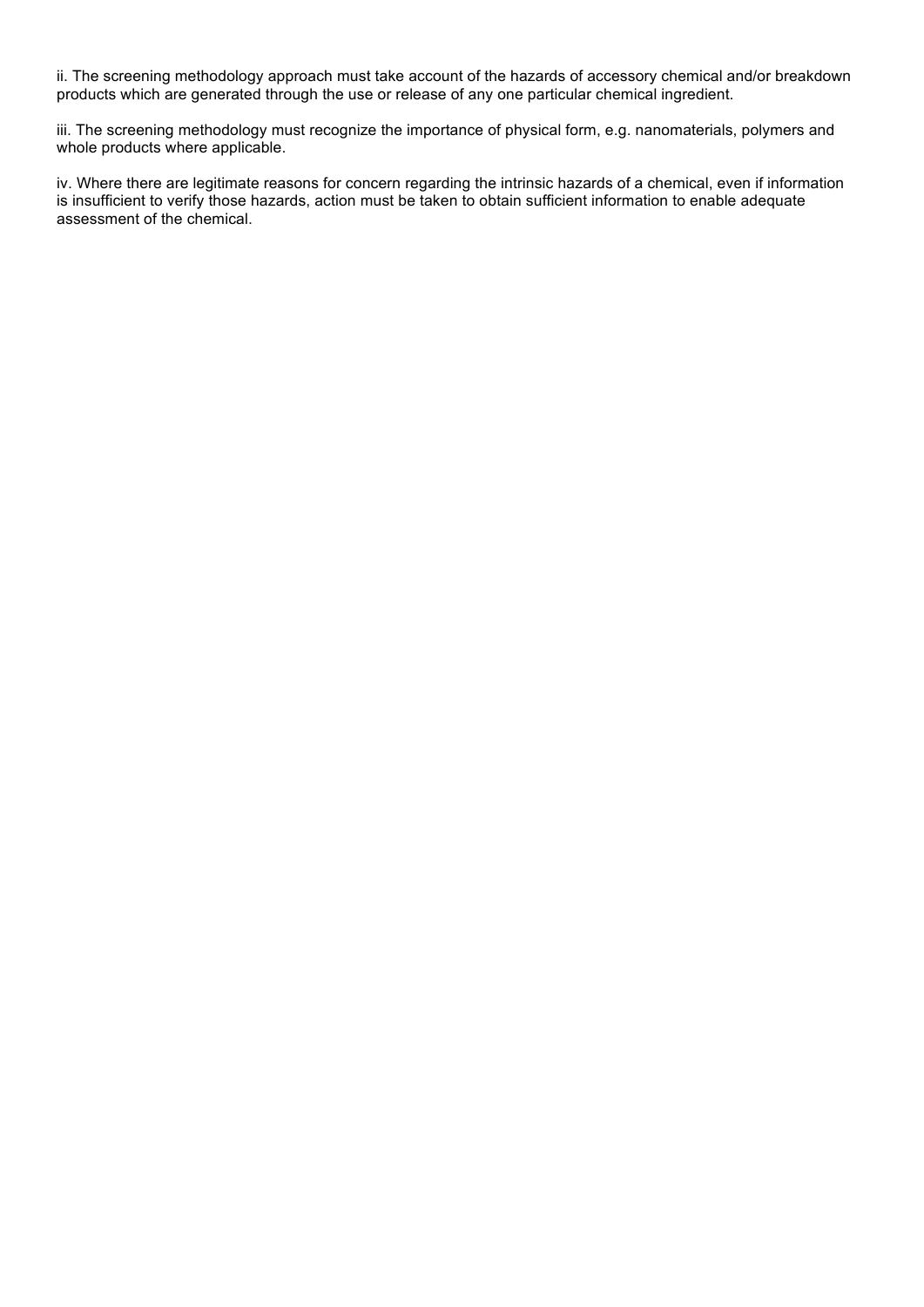#### **M-RSL/RSL (Manufacturing Restricted Substance List / Restricted Substance List)STATUS: 04/2016**

|                                                                                                                 |                            |                                                                                                            | Limits                                                                                                     |                                                    |                                                 |                                                                          | <b>Test Method</b>                                                                                                             |                         |                                         |
|-----------------------------------------------------------------------------------------------------------------|----------------------------|------------------------------------------------------------------------------------------------------------|------------------------------------------------------------------------------------------------------------|----------------------------------------------------|-------------------------------------------------|--------------------------------------------------------------------------|--------------------------------------------------------------------------------------------------------------------------------|-------------------------|-----------------------------------------|
| <b>Substance</b>                                                                                                | CAS-nr.                    | <b>Input: Chemical Formulations /</b><br>Output: Waste water (µg/l)                                        | Output: Waste Water Sludge<br>(mg/kg)                                                                      | <b>Product section / Limits</b><br><b>Textiles</b> | <b>Product section / Limits</b><br><b>Shoes</b> | <b>Input: Chemical</b><br><b>Formulations</b>                            | Output: Waste water                                                                                                            | Output: Sludge          | <b>Output: Products</b>                 |
| 1. Alkylphenols (APEO)                                                                                          |                            |                                                                                                            |                                                                                                            |                                                    |                                                 |                                                                          |                                                                                                                                |                         |                                         |
| Octylphenol OP                                                                                                  | Various                    | $\overline{1}$                                                                                             | 0.2                                                                                                        |                                                    |                                                 |                                                                          |                                                                                                                                |                         |                                         |
| 4-(1,1,3,3-Tetramethylbutyl)-phenol<br>(octylphenols)                                                           | 140-66-9                   | $\mathbf{1}$                                                                                               | 0.2                                                                                                        |                                                    |                                                 |                                                                          |                                                                                                                                |                         |                                         |
| OctylPhenol                                                                                                     | 27193-28-8                 | $\mathbf{1}$                                                                                               | 0.2                                                                                                        |                                                    |                                                 |                                                                          |                                                                                                                                |                         |                                         |
| 4-Octylphenol                                                                                                   | 1806-26-4                  | $\mathbf{1}$                                                                                               | 0.2                                                                                                        |                                                    |                                                 |                                                                          |                                                                                                                                |                         |                                         |
| Nonylphenol NP                                                                                                  | various                    | $\mathbf{1}$                                                                                               | 0.2                                                                                                        |                                                    |                                                 |                                                                          |                                                                                                                                |                         |                                         |
| 4-Nonylphenol                                                                                                   | 25154-52-3                 | $\mathbf{1}$                                                                                               | 0.2                                                                                                        |                                                    |                                                 |                                                                          |                                                                                                                                |                         |                                         |
| Nonylphenol                                                                                                     | 104-40-5                   | $\mathbf{1}$                                                                                               | 0.2                                                                                                        |                                                    |                                                 |                                                                          |                                                                                                                                |                         |                                         |
| Nonylphenol                                                                                                     | 90481-04-2                 | $\mathbf{1}$                                                                                               | 0.2                                                                                                        |                                                    |                                                 |                                                                          |                                                                                                                                |                         |                                         |
| 4-Nonylphenol (branched)                                                                                        | 84852-15-3                 | $\mathbf{1}$                                                                                               | 0.2                                                                                                        |                                                    |                                                 | With Reference To DIN                                                    | With Reference To                                                                                                              |                         |                                         |
| Nonylphenol                                                                                                     | 1173019-62-9               | $\mathbf{1}$                                                                                               | 0.2                                                                                                        |                                                    |                                                 | EN ISO 18857 And                                                         | <b>DIN EN ISO 18857</b>                                                                                                        |                         |                                         |
| Nonylphenol Ethoxylates NPEO (1-2)                                                                              | various                    | $\mathbf{1}$                                                                                               | 0.2                                                                                                        |                                                    |                                                 | Followed by Liquid                                                       | And Followed by                                                                                                                | Solvent extraction      | Solvent Extraction,                     |
| Nonylphenol Ethoxylates NPEO (3-18)                                                                             | various                    | $\mathbf{1}$                                                                                               | 0.2                                                                                                        | 10 / 100 mg/kg $^{1}$                              | 100 mg/kg                                       | Chromatography-                                                          | Liquid                                                                                                                         | <b>DIN EN ISO 18857</b> | GC-MS (AP) &                            |
| (Nonylphenoxy)-polyethylenoxid                                                                                  | 9016-45-9                  | $\mathbf{1}$                                                                                               | 0.2                                                                                                        |                                                    |                                                 | Mass Spectrometry (LC                                                    | Chromatography-<br>Mass Spectrometry<br>MS) Analysis.<br>(LC-MS) Analysis.<br>$NPEO_{(1+2)}$ : GC/MS<br>$NPEO_{(1+2)}$ : GC/MS | LC/MS mod, resp.        | LC-MS (APEO)                            |
| 4-Nonylphenol, ethoxylated                                                                                      | 26027-38-3                 | $\mathbf{1}$                                                                                               | 0.2                                                                                                        |                                                    |                                                 |                                                                          |                                                                                                                                | $NPEO_{(1+2)}$ : GC/MS  | analysis.                               |
| (NPEs 3-18) Poly(oxy-1,2-ethanediyl), .alpha.<br>(nonylphenyl)-.omega.-hydroxy-, branched                       | 68412-54-4                 | $\mathbf{1}$                                                                                               | 0.2                                                                                                        |                                                    |                                                 |                                                                          |                                                                                                                                |                         |                                         |
| 4-Nonylphenol, branched, ethoxylated                                                                            | 127087-87-0                | $\mathbf{1}$                                                                                               | 0.2                                                                                                        |                                                    |                                                 |                                                                          |                                                                                                                                |                         |                                         |
| Unbekanntes Farbmittel 94 (SIN list<br>Isononylphenol-ethoxylate)                                               | 37205-87-1                 | $\mathbf{1}$                                                                                               | 0.2                                                                                                        |                                                    |                                                 |                                                                          |                                                                                                                                |                         |                                         |
| Octylphenol Ethoxylates OPEO (1-2)                                                                              | various                    | $\mathbf{1}$                                                                                               | 0.2                                                                                                        |                                                    |                                                 |                                                                          |                                                                                                                                |                         |                                         |
| Octylphenol Ethoxylates OPEO (3-18)                                                                             | various                    | $\mathbf{1}$                                                                                               | 0.2                                                                                                        |                                                    |                                                 |                                                                          |                                                                                                                                |                         |                                         |
| (OPEs 3-18) alpha-[4-(1,1,3,3-<br>Tetramethylbutyl)phenyl]-w-hydroxypoly(oxy-<br>1,2-ethandiyl) (SIN List OPEs) | 9002-93-1                  | $\mathbf{1}$                                                                                               | 0.2                                                                                                        |                                                    |                                                 |                                                                          |                                                                                                                                |                         |                                         |
| 4-tert-Octylphenolethoxylate                                                                                    | 9036-19-5                  | -1                                                                                                         | 0.2                                                                                                        |                                                    |                                                 |                                                                          |                                                                                                                                |                         |                                         |
| 4-tert-Octylphenolethoxylate                                                                                    | 68987-90-6                 | $\mathbf{1}$                                                                                               | 0.2                                                                                                        |                                                    |                                                 |                                                                          |                                                                                                                                |                         |                                         |
| 2. Phthalates                                                                                                   |                            |                                                                                                            |                                                                                                            |                                                    |                                                 |                                                                          |                                                                                                                                |                         |                                         |
| Di-Butyl Phthalate (DBP)                                                                                        | 84-74-2                    | $\mathbf{1}$                                                                                               | 0.3                                                                                                        |                                                    |                                                 |                                                                          |                                                                                                                                |                         |                                         |
| Di(2-Ethyl Hexyl) Phthalate (DEHP)                                                                              | 117-81-7                   | $\mathbf{1}$                                                                                               | 0.3                                                                                                        |                                                    |                                                 |                                                                          |                                                                                                                                |                         |                                         |
| Benzyl Butyl Phthalate (BBP)                                                                                    | 85-68-7                    | $\mathbf{1}$                                                                                               | 0.3                                                                                                        |                                                    |                                                 |                                                                          |                                                                                                                                |                         |                                         |
| Di-Iso-Nonyl Phthalate (DINP)                                                                                   | 28553-12-0, 68515-<br>48-0 | $\mathbf{1}$                                                                                               | 0.3                                                                                                        |                                                    |                                                 |                                                                          |                                                                                                                                |                         | CEN-ISO-TS 16181:                       |
| Di-N-Octyl Phthalate (DNOP)                                                                                     | 117-84-0                   | $\mathbf{1}$                                                                                               | 0.3                                                                                                        |                                                    |                                                 |                                                                          |                                                                                                                                | <b>Extraction with</b>  | TS 16181; EN                            |
| Di-Iso-Decyl Phthalate (DIDP)                                                                                   | 26761-40-0, 68515-         | $\mathbf{1}$                                                                                               | 0.3                                                                                                        |                                                    |                                                 |                                                                          |                                                                                                                                | toluene, GC-MS resp.    | 15777; EN 14372;                        |
| Di-Iso-Butyl Phthalate (DIBP)                                                                                   | $49-1$<br>84-69-5          | $\mathbf{1}$                                                                                               | 0.3                                                                                                        |                                                    |                                                 |                                                                          |                                                                                                                                | LC/MS.                  | Solvent Extraction &<br>GC-MS analysis. |
| Di-N-Hexyl Phthalate (DNHP)                                                                                     | 84-75-3                    | $\mathbf{1}$                                                                                               | 0.3                                                                                                        |                                                    |                                                 | <b>Toluene Extraction And</b><br>Followed by Gas<br>Chromatography-Mass  | <b>Toluene Extraction</b><br>And Followed by Gas                                                                               |                         |                                         |
| Di-(2-metossietil) ftalato (DMEP)                                                                               | 117-82-8                   | Best current testing technology<br>using lowest detection / reporting<br>limits always updated and applied | Best current testing technology<br>using lowest detection / reporting<br>limits always updated and applied | 1000 mg/kg                                         | 1000 mg/kg                                      | Spectrometry (GC-MS)<br>Analysis resp. LC/MS.<br>Extraction with toluene | Chromatography-<br>Mass Spectrometry<br>(GC-MS) Analysis<br>resp. LC/MS.                                                       |                         |                                         |
| <b>DHNUP</b>                                                                                                    | 68515-42-4                 | Best current testing technology<br>using lowest detection / reporting<br>limits always updated and applied | Best current testing technology<br>using lowest detection / reporting<br>limits always updated and applied |                                                    |                                                 | at pH6, GC/MS*                                                           |                                                                                                                                |                         | <b>UNI EN 15777</b>                     |
| <b>DIHP</b>                                                                                                     | 71888-89-6                 | Best current testing technology<br>using lowest detection / reporting<br>limits always updated and applied | Best current testing technology<br>using lowest detection / reporting<br>limits always updated and applied |                                                    |                                                 |                                                                          |                                                                                                                                |                         |                                         |
| <b>DPP</b>                                                                                                      | 131-18-0                   | Best current testing technology<br>using lowest detection / reporting<br>limits always updated and applied | Best current testing technology<br>using lowest detection / reporting<br>limits always updated and applied |                                                    |                                                 |                                                                          |                                                                                                                                |                         |                                         |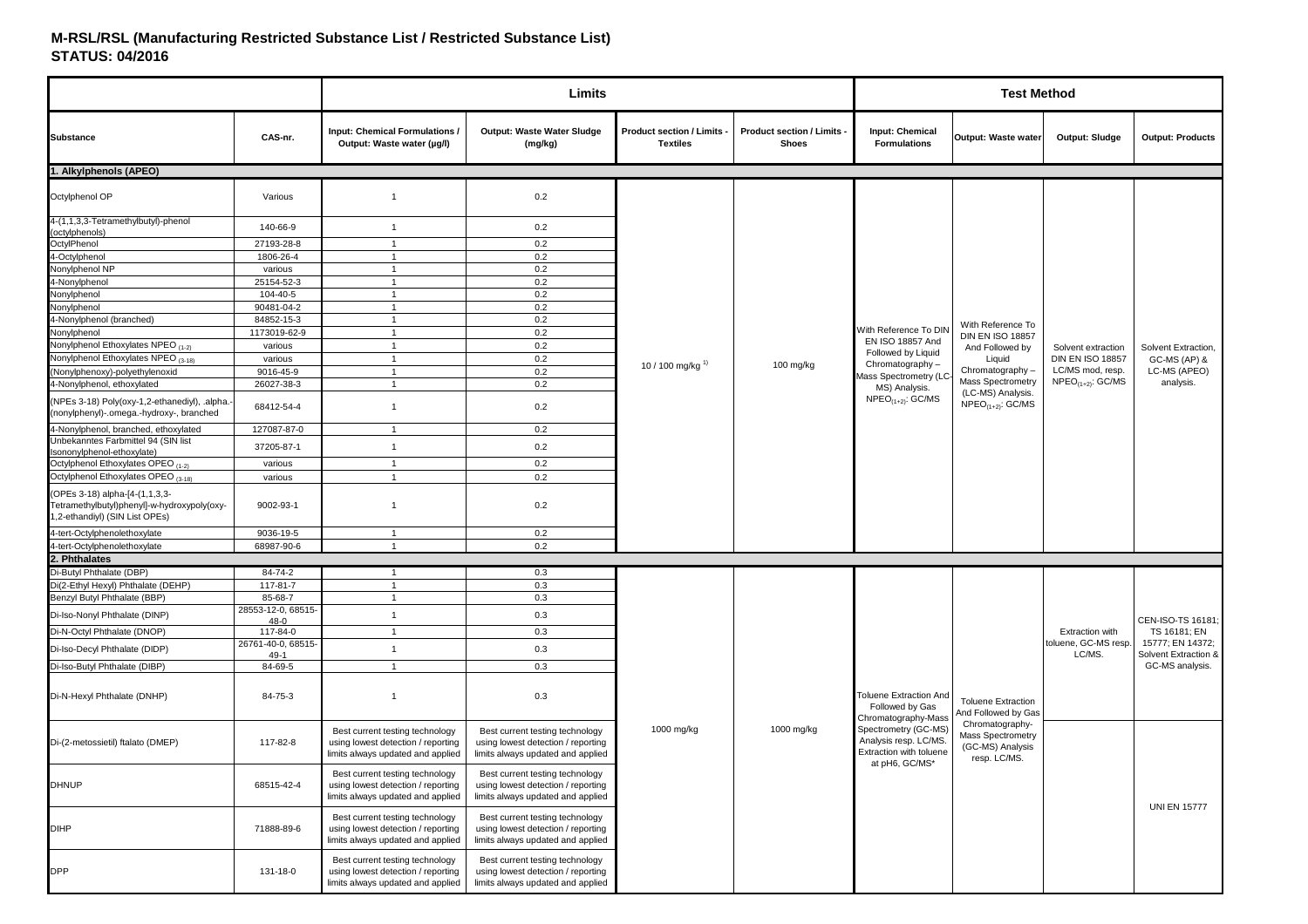|                                                              |                                                                       |                                                                       | Limits                                                                |                                                    |                                                 |                                                 | <b>Test Method</b>                  |                               |                                         |
|--------------------------------------------------------------|-----------------------------------------------------------------------|-----------------------------------------------------------------------|-----------------------------------------------------------------------|----------------------------------------------------|-------------------------------------------------|-------------------------------------------------|-------------------------------------|-------------------------------|-----------------------------------------|
| <b>Substance</b>                                             | CAS-nr.                                                               | <b>Input: Chemical Formulations /</b><br>Output: Waste water (µg/l)   | Output: Waste Water Sludge<br>(mg/kg)                                 | <b>Product section / Limits</b><br><b>Textiles</b> | <b>Product section / Limits</b><br><b>Shoes</b> | <b>Input: Chemical</b><br><b>Formulations</b>   | Output: Waste water                 | Output: Sludge                | <b>Output: Products</b>                 |
| 3. Brominated and Chlorinated Flame Retardants <sup>2)</sup> |                                                                       |                                                                       |                                                                       |                                                    |                                                 |                                                 |                                     |                               |                                         |
| Polybrominated biphenyls (PBBs)                              | 59536-65-1 various                                                    |                                                                       |                                                                       |                                                    |                                                 |                                                 |                                     |                               |                                         |
| Monobromo biphenyls (MonoBB)                                 |                                                                       | 0.05                                                                  | 0.03                                                                  |                                                    |                                                 |                                                 |                                     |                               |                                         |
| Dibromo biphenyls (DiBB)                                     | $\sim$                                                                | 0.05                                                                  | 0.03                                                                  |                                                    |                                                 |                                                 |                                     |                               |                                         |
| Tribromo biphenyls (TriBB)                                   | $\overline{\phantom{a}}$                                              | 0.05                                                                  | 0.03                                                                  |                                                    |                                                 |                                                 |                                     |                               |                                         |
| Tetrabromo biphenyls (TetraBB)                               | $\sim$                                                                | 0.05                                                                  | 0.03                                                                  |                                                    |                                                 |                                                 |                                     |                               |                                         |
| Pentabromo biphenyls (PentaBB)                               | $\sim$                                                                | 0.05                                                                  | 0.03                                                                  |                                                    |                                                 |                                                 |                                     |                               |                                         |
| Hexabromo biphenyls (HexaBB)                                 | $\sim$                                                                | 0.05                                                                  | 0.03                                                                  |                                                    |                                                 |                                                 |                                     |                               |                                         |
| Heptabromo biphenyls (HeptaBB)                               |                                                                       | 0.05                                                                  | 0.03                                                                  |                                                    |                                                 |                                                 |                                     |                               |                                         |
| Octabromo biphenyls (OctaBB)                                 | $\sim$                                                                | 0.05                                                                  | 0.03                                                                  |                                                    |                                                 | By Toluene Extraction<br>And Followed By Liquid | By Toluene Extraction               |                               |                                         |
| Nonabromo biphenyls (NonaBB)                                 | $\overline{\phantom{a}}$                                              | 0.05                                                                  | 0.03                                                                  |                                                    |                                                 |                                                 |                                     |                               |                                         |
| Decabromo biphenyl (DecaBB)                                  | 13654-09-6                                                            | 0.05                                                                  | 0.03                                                                  |                                                    |                                                 |                                                 |                                     |                               |                                         |
| Polybrominated diphenyl ethers (PBDEs)                       | various                                                               | 0.05                                                                  | 0.03                                                                  |                                                    |                                                 |                                                 | And Followed By                     |                               |                                         |
| Monobromo diphenyl ethers (MonoBDE)                          | $\sim$                                                                | 0.05                                                                  | 0.03                                                                  |                                                    |                                                 | Chromatography -                                | Liquid                              |                               |                                         |
| Dibromo diphenyl ethers (DiBDE)                              | $\sim$                                                                | 0.05                                                                  | 0.03                                                                  | use banned                                         |                                                 | Mass Spectrometry (LC                           | Chromatography -                    | Extraction with               | Solvent Extraction &                    |
| Tribromo diphenyl ethers (TriBDE)                            | $\sim$                                                                | 0.05                                                                  | 0.03                                                                  |                                                    | use banned                                      | MS) And Gas                                     | <b>Mass Spectrometry</b>            | toluene, GC-MS resp<br>LC/MS. | GC-CE analysis.                         |
| Tetrabromo diphenyl ethers (TetraBDE)                        | 40088-47-9                                                            | 0.05                                                                  | 0.03                                                                  |                                                    |                                                 | Chromatography -                                | (LC-MS) And Gas<br>Chromatography - |                               |                                         |
| Pentabromo diphenyl ethers (PentaBDE)                        | 32534-81-9                                                            | 0.05                                                                  | 0.03                                                                  |                                                    |                                                 | Mass Spectrometry                               | <b>Mass Spectrometry</b>            |                               |                                         |
| Hexabromo diphenyl ethers (HexaBDE)                          | 36483-60-0                                                            | 0.05                                                                  | 0.03                                                                  |                                                    |                                                 | (GC-MS) Analysis                                | (GC-MS) Analysis.                   |                               |                                         |
| Heptabromo diphenyl ethers (HeptaBDE)                        | 68928-80-3                                                            | 0.05                                                                  | 0.03                                                                  |                                                    |                                                 |                                                 |                                     |                               |                                         |
| Octabromo diphenyl ethers (OctaBDE)                          | 32536-52-0                                                            | 0.05                                                                  | 0.03                                                                  |                                                    |                                                 |                                                 |                                     |                               |                                         |
| Nonabromo diphenyl ethers (NonaBDE)                          | 63936-56-1                                                            | 0.05                                                                  | 0.03                                                                  |                                                    |                                                 |                                                 |                                     |                               |                                         |
| Decabromo diphenyl ether (DecaBDE)                           | 1163-19-5                                                             | 0.05                                                                  | 0.03                                                                  |                                                    |                                                 |                                                 |                                     |                               |                                         |
| Tris(2,3-Dibromopropyl)-Phosphate                            | 126-72-7                                                              | 0.5                                                                   | 0.25                                                                  |                                                    |                                                 |                                                 |                                     |                               |                                         |
| Tris(2-Chloroethyl)Phosphate (TCEP)                          | 115-96-8                                                              | 0.05                                                                  | 0.25                                                                  |                                                    |                                                 |                                                 |                                     |                               |                                         |
| Hexabromocyclododecane (HBCDD)                               | 134237-50-6,<br>134237-51-7,<br>134237-52-8, 25637<br>99-4, 3194-55-6 | 0.5                                                                   | 0.25                                                                  |                                                    |                                                 |                                                 |                                     |                               |                                         |
| Tetrabromo-bisphenol A (TBBPA)                               | 79-94-7                                                               | 0.5                                                                   | 0.25                                                                  |                                                    |                                                 |                                                 |                                     |                               |                                         |
| <b>Subgroup: Other Flame Retardants</b>                      |                                                                       |                                                                       |                                                                       |                                                    |                                                 |                                                 |                                     |                               |                                         |
| <b>TEPA</b>                                                  | 545-55-1                                                              |                                                                       |                                                                       |                                                    |                                                 |                                                 |                                     |                               |                                         |
| <b>TRIS</b>                                                  | 5412-25-9                                                             |                                                                       |                                                                       |                                                    |                                                 |                                                 |                                     |                               |                                         |
| Sodium tetraborate                                           | 1303-96-4 1303-43-<br>4 12179-04-3 215-<br>540-4                      |                                                                       |                                                                       |                                                    |                                                 |                                                 |                                     |                               |                                         |
| Boron trioxide                                               | 1303-86-2                                                             | Best current testing technology<br>using lowest detection / reporting | Best current testing technology<br>using lowest detection / reporting |                                                    | best current technology                         |                                                 |                                     |                               | Solvent extraction<br>and GC-MS / LC-MS |
| Boric acid                                                   | 10043-35-3 11113-<br>$50-1$                                           | limits always updated and applied                                     | limits always updated and applied                                     | best current technology                            |                                                 |                                                 |                                     |                               | analysis                                |
| Antimony trioxide                                            | 1309-64-4                                                             |                                                                       |                                                                       |                                                    |                                                 |                                                 |                                     |                               |                                         |
| Tri-o-cresyl phosphate                                       | 78-30-8                                                               |                                                                       |                                                                       |                                                    |                                                 |                                                 |                                     |                               |                                         |
| Tris(1,3-dichloro-2-propyl)phosphate<br>(TDCPP)              | 13674-87-8                                                            |                                                                       |                                                                       |                                                    |                                                 |                                                 |                                     |                               |                                         |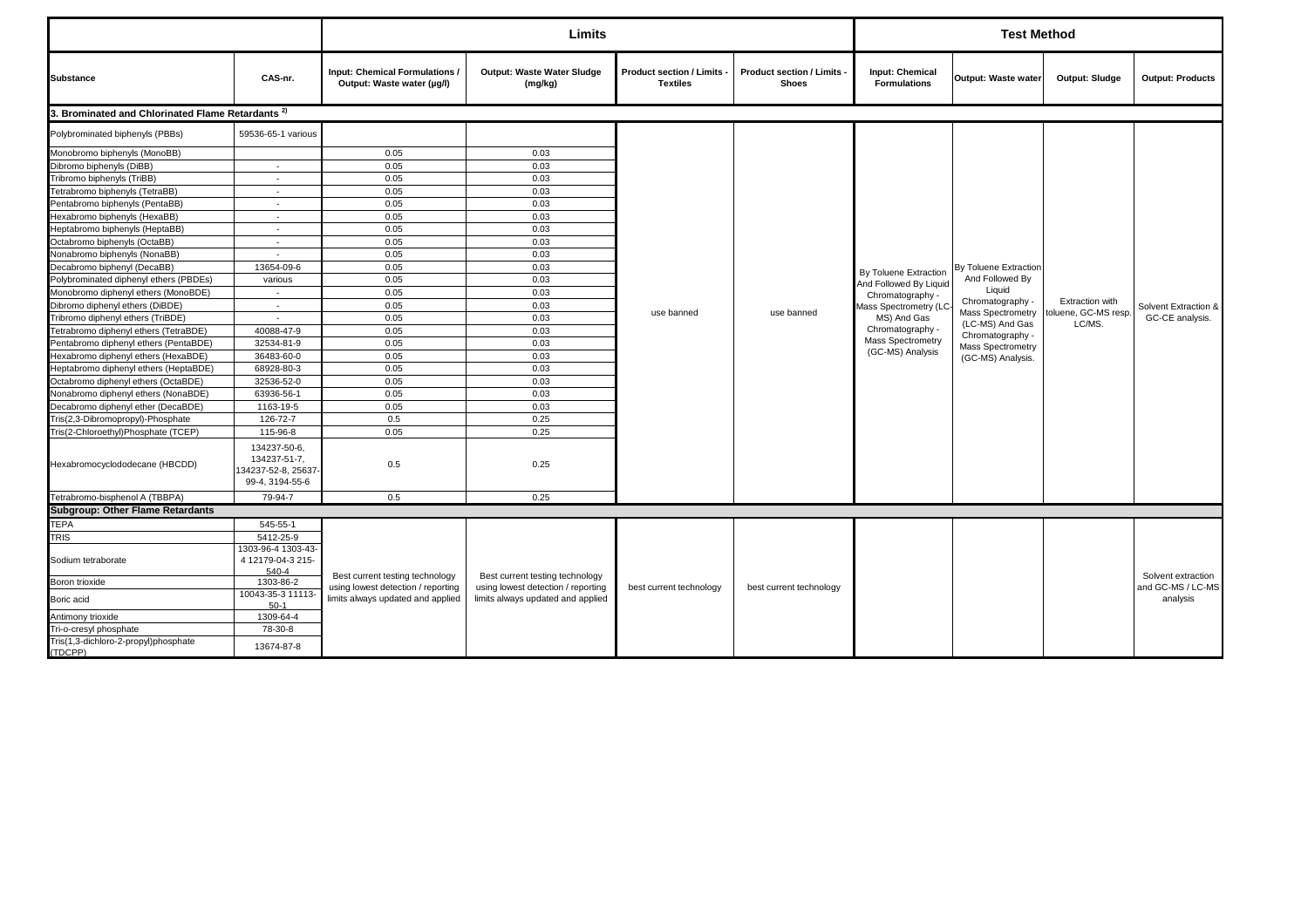|                                          |                  |                                                              | Limits                                |                                               |                                          |                                        | <b>Test Method</b>                  |                   |                         |
|------------------------------------------|------------------|--------------------------------------------------------------|---------------------------------------|-----------------------------------------------|------------------------------------------|----------------------------------------|-------------------------------------|-------------------|-------------------------|
| <b>Substance</b>                         | CAS-nr.          | Input: Chemical Formulations /<br>Output: Waste water (µg/l) | Output: Waste Water Sludge<br>(mg/kg) | Product section / Limits -<br><b>Textiles</b> | Product section / Limits<br><b>Shoes</b> | Input: Chemical<br><b>Formulations</b> | Output: Waste water                 | Output: Sludge    | <b>Output: Products</b> |
| 4. Amines (associated with Azo dyes)     |                  |                                                              |                                       |                                               |                                          |                                        |                                     |                   |                         |
| 4-Aminodiphenyl                          | $92 - 67 - 1$    |                                                              |                                       |                                               |                                          |                                        |                                     |                   |                         |
| Benzidine                                | $92 - 87 - 5$    |                                                              |                                       |                                               |                                          |                                        |                                     |                   |                         |
| 4-Chloro-o-Toluidine                     | 95-69-2          |                                                              |                                       |                                               |                                          |                                        |                                     |                   |                         |
| 2-Naphthylamine                          | 91-59-8          |                                                              |                                       |                                               |                                          |                                        |                                     |                   |                         |
| o-Aminoazotoluene                        | 97-56-3          |                                                              |                                       |                                               |                                          |                                        |                                     |                   |                         |
| 2-Amino-4-Nitrotoluene                   | 99-55-8          |                                                              |                                       |                                               |                                          |                                        |                                     |                   |                         |
| p-Chloroaniline                          | 106-47-8         |                                                              |                                       |                                               |                                          |                                        |                                     |                   |                         |
| 2,4-Diaminoanisole                       | 615-05-4         |                                                              |                                       |                                               |                                          |                                        |                                     |                   |                         |
| 4,4'-Diaminodiphenylmethane              | 101-77-9         |                                                              |                                       |                                               |                                          | With Reference To EN                   | With Reference To                   |                   |                         |
| 3,3'-Dichlorobenzidine                   | $91 - 94 - 1$    |                                                              |                                       |                                               |                                          | 14362:1&3 And                          | EN 14362:1&3 And                    |                   | EN 14362-1:2012;        |
| 3,3'-Dimethoxybenzidine                  | 119-90-4         |                                                              |                                       |                                               |                                          | Followed By Gas                        | Followed By Gas<br>Chromatographic- |                   | ISO 17234-1:2010:       |
| 3,3'-Dimethylbenzidine                   | 119-93-7         | 0.01                                                         | 0.01                                  | $<$ 30 mg/kg                                  | $<$ 30 mg/kg                             | Chromatographic-                       | Mass Spectrometric                  | EN 14362 modified | ISO 17234-2:2011;       |
| 3,3'-Dimethyl-4,4'diaminodiphenylmethane | 838-88-0         |                                                              |                                       |                                               |                                          | Mass Spectrometric                     | (GC-MS) And High                    | GC/MS resp. HPLC. | eather.GB/T 17592       |
| p-Cresidine                              | 120-71-8         |                                                              |                                       |                                               |                                          | (GC-MS) And High                       | Performance Liquid                  |                   | : GB/T 23344 (4-        |
| 4,4'-Methylene-Bis(2-Chloroaniline)      | $101 - 14 - 4$   |                                                              |                                       |                                               |                                          | Performance Liquid                     | Chromatographic                     |                   | aminozobenzene)         |
| 4,4'-Oxydianiline                        | 101-80-4         |                                                              |                                       |                                               |                                          | Chromatographic                        | (HPLC) Analysis.                    |                   |                         |
| 4,4'-Thiodianiline                       | 139-65-1         |                                                              |                                       |                                               |                                          |                                        |                                     |                   |                         |
| o-Toluidine                              | 95-53-4          |                                                              |                                       |                                               |                                          |                                        |                                     |                   |                         |
| 2,4-Toluylenediamine                     | 95-80-7          |                                                              |                                       |                                               |                                          |                                        |                                     |                   |                         |
| 2,4,5-Trimethylaniline                   | 137-17-7         |                                                              |                                       |                                               |                                          |                                        |                                     |                   |                         |
| o-Anisidine                              | $90 - 04 - 0$    |                                                              |                                       |                                               |                                          |                                        |                                     |                   |                         |
| p-Aminoazobenzene                        | 60-09-3          |                                                              |                                       |                                               |                                          |                                        |                                     |                   |                         |
| 2,4-Xylidine                             | 95-68-1          |                                                              |                                       |                                               |                                          |                                        |                                     |                   |                         |
| 2,6-Xylidine                             | 87-62-7          |                                                              |                                       |                                               |                                          |                                        |                                     |                   |                         |
| Subgroup: Carcinogenic dyes              |                  |                                                              |                                       |                                               |                                          |                                        |                                     |                   |                         |
| C.I Acid Red 26                          | 3761-53-3        |                                                              |                                       |                                               |                                          |                                        |                                     |                   |                         |
| C.I. Basic Red 9                         | 569-61-9         |                                                              |                                       |                                               |                                          |                                        |                                     |                   |                         |
| C.I. Basic Violet 14                     | 632-99-5         |                                                              |                                       |                                               |                                          |                                        |                                     |                   |                         |
| C.I Direct Blue 6                        | 2602-46-2        |                                                              |                                       |                                               |                                          |                                        |                                     |                   |                         |
| C.I Direct Red 28                        | 573-58-0         |                                                              |                                       |                                               |                                          |                                        |                                     |                   |                         |
| C.I Direct Black 38                      | 1937-37-7        |                                                              |                                       |                                               |                                          |                                        |                                     |                   |                         |
| C.I Disperse Blue 1                      | 2475-45-8        |                                                              |                                       |                                               |                                          |                                        |                                     |                   |                         |
| C.I. Disperse Yellow 3                   | 2832-40-8        |                                                              |                                       |                                               |                                          |                                        |                                     |                   |                         |
| C.I. Disperse Orange 11                  | 82-28-0          |                                                              |                                       |                                               |                                          |                                        |                                     |                   |                         |
| C.I. Disperse Yellow 23                  | 6250-23-3        | Best current testing technology                              | Best current testing technology       |                                               |                                          |                                        |                                     |                   |                         |
| C.I. Disperse Orange 149                 | 85136-74-9       | using lowest detection / reporting                           | using lowest detection / reporting    | use banned                                    | use banned                               |                                        |                                     |                   | Solvent extraction      |
| C.I. Solvent Yellow 1                    | 60-09-3          | limits always updated and applied                            | limits always updated and applied     |                                               |                                          |                                        |                                     |                   | and GC-MS analysis      |
| C.I. Solvent Yellow 2                    | 60-11-7 EN71-9   |                                                              |                                       |                                               |                                          |                                        |                                     |                   |                         |
| C.I. Solvent Yellow 3                    | 97-56-3          |                                                              |                                       |                                               |                                          |                                        |                                     |                   |                         |
| C.I. Solvent Yellow 14                   | 842-07-9         |                                                              |                                       |                                               |                                          |                                        |                                     |                   |                         |
| C.I. Basic Blue 26                       | 2580-56-5        |                                                              |                                       |                                               |                                          |                                        |                                     |                   |                         |
| C.I. Basic Violet 1                      | 8004-87-3 EN71-9 |                                                              |                                       |                                               |                                          |                                        |                                     |                   |                         |
| C.I. Direct Brown 95                     | 16071-86-6       |                                                              |                                       |                                               |                                          |                                        |                                     |                   |                         |
| C.I. Direct Blue 15                      | 2429-74-5        |                                                              |                                       |                                               |                                          |                                        |                                     |                   |                         |
| C.I. Direct Blue 218                     | 28407-37-6       |                                                              |                                       |                                               |                                          |                                        |                                     |                   |                         |
| C.I Acid Red 114                         | 6459-94-5        |                                                              |                                       |                                               |                                          |                                        |                                     |                   |                         |
| C.I Acid Violet 49                       | 1694-09-3        |                                                              |                                       |                                               |                                          |                                        |                                     |                   |                         |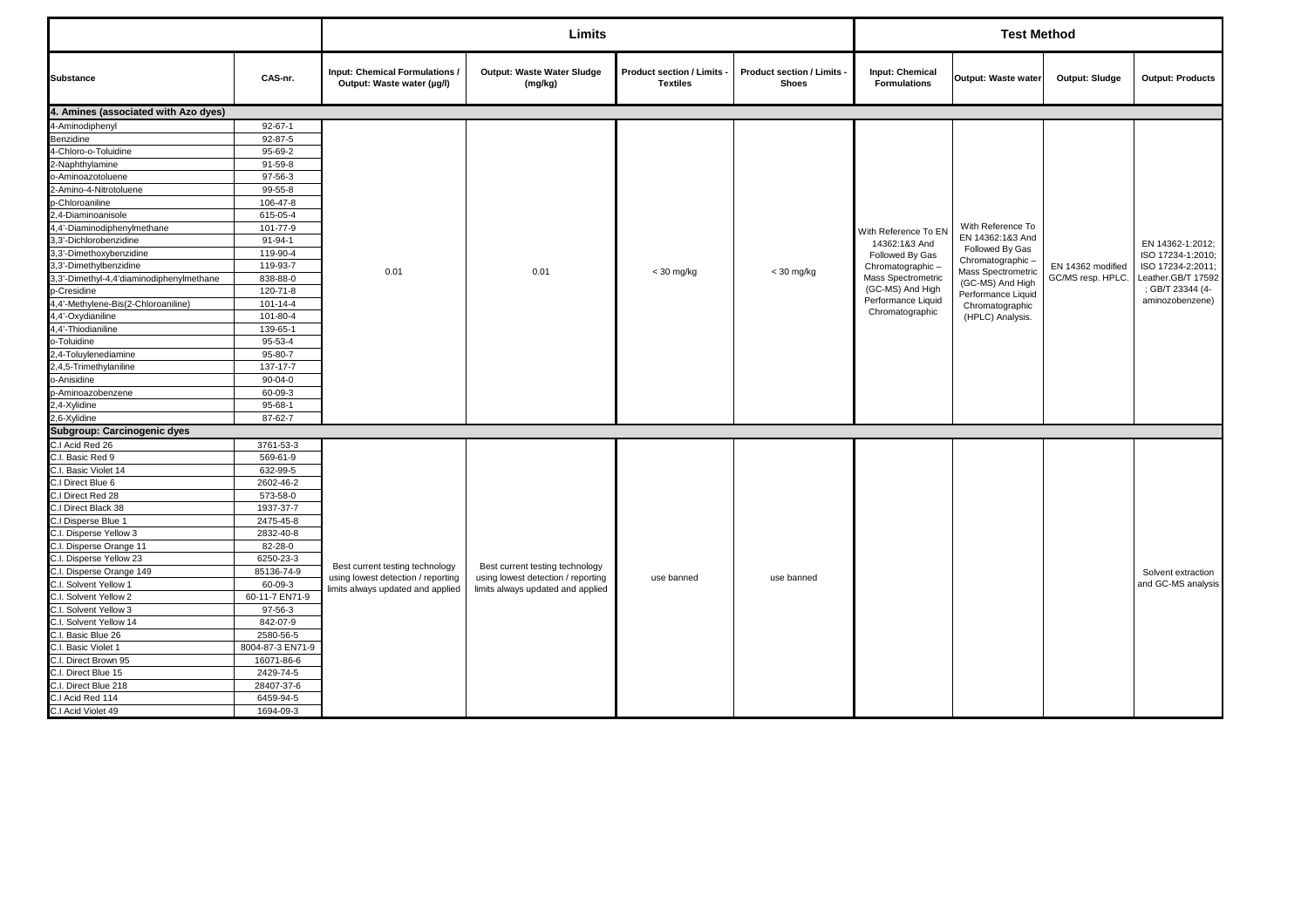|                                    |            |                                                                       | Limits                                                                                                     |                                                    |                                          |                                               | <b>Test Method</b>                   |                     |                         |
|------------------------------------|------------|-----------------------------------------------------------------------|------------------------------------------------------------------------------------------------------------|----------------------------------------------------|------------------------------------------|-----------------------------------------------|--------------------------------------|---------------------|-------------------------|
| <b>Substance</b>                   | CAS-nr.    | Input: Chemical Formulations /<br>Output: Waste water (µg/l)          | <b>Output: Waste Water Sludge</b><br>(mg/kg)                                                               | <b>Product section / Limits</b><br><b>Textiles</b> | Product section / Limits<br><b>Shoes</b> | <b>Input: Chemical</b><br><b>Formulations</b> | Output: Waste water                  | Output: Sludge      | <b>Output: Products</b> |
| Subgroup: Allergenic Disperse Dyes |            |                                                                       |                                                                                                            |                                                    |                                          |                                               |                                      |                     |                         |
| C.I. Disperse Blue 1               | 2475-45-8  |                                                                       |                                                                                                            |                                                    |                                          |                                               |                                      |                     |                         |
| C.I. Disperse Blue 3               | 2475-46-9  |                                                                       |                                                                                                            |                                                    |                                          |                                               |                                      |                     |                         |
| C.I. Disperse Blue 7               | 3179-90-6  |                                                                       |                                                                                                            |                                                    |                                          |                                               |                                      |                     |                         |
| C.I. Disperse Blue 26              | 3860-63-7  |                                                                       |                                                                                                            |                                                    |                                          |                                               |                                      |                     |                         |
| C.I. Disperse Blue 35              | 12222-75-2 |                                                                       |                                                                                                            |                                                    |                                          |                                               |                                      |                     |                         |
| C.I. Disperse Blue 102             | 12222-97-8 |                                                                       |                                                                                                            |                                                    |                                          |                                               |                                      |                     |                         |
| C.I. Disperse Blue 106             | 12223-01-7 |                                                                       |                                                                                                            |                                                    |                                          |                                               |                                      |                     |                         |
| C.I. Disperse Blue 124             | 61951-51-7 |                                                                       |                                                                                                            |                                                    |                                          |                                               |                                      |                     |                         |
| C.I. Disperse Brown 1              | 23355-64-8 | Best current testing technology                                       |                                                                                                            | use banned                                         |                                          |                                               |                                      |                     |                         |
| C.I. Disperse Orange 1             | 2581-69-3  | using lowest detection / reporting                                    | Best current testing technology<br>using lowest detection / reporting<br>limits always updated and applied |                                                    | use banned                               |                                               |                                      |                     | <b>DIN 54231</b>        |
| C.I. Disperse Orange 3             | 730-40-5   | limits always updated and applied                                     |                                                                                                            |                                                    |                                          |                                               |                                      |                     |                         |
| C.I. Disperse Orange 37/76         | 13301-61-6 |                                                                       |                                                                                                            |                                                    |                                          |                                               |                                      |                     |                         |
| C.I. Disperse Red 1                | 2872-52-8  |                                                                       |                                                                                                            |                                                    |                                          |                                               |                                      |                     |                         |
| C.I. Disperse Red 11               | 2872-48-2  |                                                                       |                                                                                                            |                                                    |                                          |                                               |                                      |                     |                         |
| C.I. Disperse Red 17               | 3179-89-3  |                                                                       |                                                                                                            |                                                    |                                          |                                               |                                      |                     |                         |
| C.I. Disperse Yellow 1             | 119-15-3   |                                                                       |                                                                                                            |                                                    |                                          |                                               |                                      |                     |                         |
| C.I. Disperse Yellow 3             | 2832-40-8  |                                                                       |                                                                                                            |                                                    |                                          |                                               |                                      |                     |                         |
| C.I. Disperse Yellow 9             | 6373-73-5  |                                                                       |                                                                                                            |                                                    |                                          |                                               |                                      |                     |                         |
| C.I. Disperse Yellow 39            | 12236-29-2 |                                                                       |                                                                                                            |                                                    |                                          |                                               |                                      |                     |                         |
| C.I. Disperse Yellow 49            | 54824-37-2 |                                                                       |                                                                                                            |                                                    |                                          |                                               |                                      |                     |                         |
| 5. Organotin compounds             |            |                                                                       |                                                                                                            |                                                    |                                          |                                               |                                      |                     |                         |
| MBT(Monobutyltin)                  | 1118-46-3  |                                                                       |                                                                                                            |                                                    |                                          |                                               |                                      |                     |                         |
| DBT(Dibutyltin)                    | 1002-53-5  |                                                                       |                                                                                                            |                                                    |                                          |                                               |                                      |                     |                         |
| TBT(Tributyltin)                   | 56573-85-4 |                                                                       |                                                                                                            |                                                    |                                          |                                               |                                      |                     |                         |
| TPhT(Triphenyltin)                 | 892-20-6   |                                                                       |                                                                                                            | TBT, TPhT - 0,5 mg/kg                              |                                          | With Reference To DIN<br>EN17353 And Followed | With Reference To<br>DIN EN17353 And | Solvent extraction, |                         |
| DOT(Dioctyltin)                    | 94410-05-6 |                                                                       |                                                                                                            | DBT, DOT, MBT, MOT,                                |                                          | by Gas                                        | Followed by Gas                      | derivatisation with | Extraction /            |
| MOT(Monooctyltin)                  | 15231-44-4 | 0.01                                                                  | 0.01                                                                                                       | DPhT, TPT, TCyT, TeBT - 1                          |                                          | Chromatography-Mass                           | Chromatography-                      | tetraethylborate,   | Derivation followed     |
| DPhT(Diphenyltin)                  | 1011-95-6  |                                                                       |                                                                                                            | mg/kg                                              |                                          | Spectrometry (GC-MS)                          | Mass Spectrometry                    | GC/MS.              | by GC-MS analysis       |
| TeBT(Tetrabutyltin)                | 1461-25-2  |                                                                       |                                                                                                            | Others - 2 mg/kg                                   | TBT, TPhT - 0,5 mg/kg                    | Analysis.                                     | (GC-MS) Analysis.                    |                     |                         |
| TCyT(TricyclohexylTin)             | <b>NA</b>  |                                                                       |                                                                                                            |                                                    | DBT, DOT - 1 mg/kg<br>MBT - 1 mg/kg      |                                               |                                      |                     |                         |
| TPT(Tripropyltin)                  | <b>NA</b>  |                                                                       |                                                                                                            |                                                    | Others - 2 mg/kg                         |                                               |                                      |                     |                         |
| xxxTeET(Tetraethyltin)             | 597-64-8   |                                                                       |                                                                                                            |                                                    |                                          |                                               |                                      |                     |                         |
| <b>TBTO</b>                        | 56-35-9    |                                                                       |                                                                                                            |                                                    |                                          |                                               |                                      |                     |                         |
| <b>DBTC</b>                        | 683-18-1   | Best current testing technology<br>using lowest detection / reporting | Best current testing technology<br>using lowest detection / reporting                                      | Others - 2 mg/kg                                   |                                          |                                               |                                      |                     |                         |
| <b>TPT</b>                         | 668-34-8   | limits always updated and applied                                     | limits always updated and applied                                                                          |                                                    |                                          |                                               |                                      |                     |                         |
| <b>DBB</b>                         | 75113-37-0 |                                                                       |                                                                                                            |                                                    |                                          |                                               |                                      |                     |                         |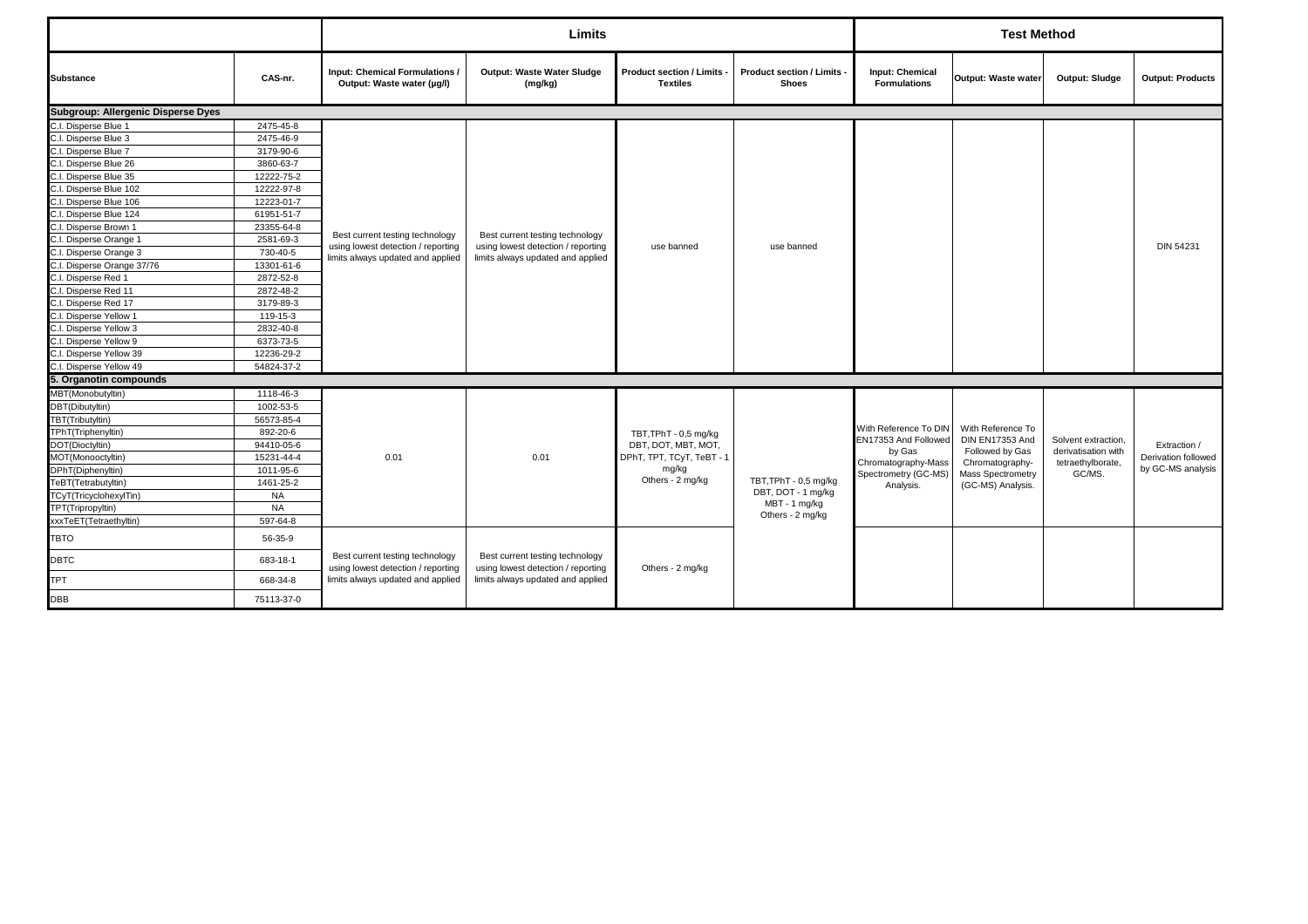|                                                       |                            |                                                              | Limits                                |                                               |                                            |                                               | <b>Test Method</b>  |                                                            |                                          |
|-------------------------------------------------------|----------------------------|--------------------------------------------------------------|---------------------------------------|-----------------------------------------------|--------------------------------------------|-----------------------------------------------|---------------------|------------------------------------------------------------|------------------------------------------|
| <b>Substance</b>                                      | CAS-nr.                    | Input: Chemical Formulations /<br>Output: Waste water (µg/l) | Output: Waste Water Sludge<br>(mg/kg) | Product section / Limits -<br><b>Textiles</b> | Product section / Limits -<br><b>Shoes</b> | <b>Input: Chemical</b><br><b>Formulations</b> | Output: Waste water | Output: Sludge                                             | <b>Output: Products</b>                  |
| 6. PFCs (Perfluorocarbon / Polyfluorinated Compounds) |                            |                                                              |                                       |                                               |                                            |                                               |                     |                                                            |                                          |
| <b>PFOA</b>                                           | 335-67-1                   | 0.01                                                         | 0.001                                 |                                               |                                            |                                               |                     |                                                            |                                          |
| PFNA                                                  | 375-95-1                   | 0.01                                                         | 0.001                                 | use banned                                    | use banned                                 |                                               |                     |                                                            | Solvent Extraction,                      |
| PFBS                                                  | 375-73-5 or 59933-<br>66-3 | 0.01                                                         | 0.001                                 |                                               |                                            |                                               |                     |                                                            | LC-MS analysis.                          |
| <b>PFOS</b>                                           | 1763-23-1                  | 0.01                                                         | 0.001                                 |                                               |                                            |                                               |                     |                                                            |                                          |
| 4:2 FTOH                                              | 2043-47-2                  | 0.1                                                          | 0.01                                  |                                               |                                            |                                               |                     |                                                            |                                          |
| 6:2 FTOH                                              | 647-42-7                   | 0.1                                                          | 0.01                                  |                                               |                                            |                                               |                     |                                                            |                                          |
| 8:2 FTOH                                              | 678-39-7                   | 0.1                                                          | 0.01                                  |                                               |                                            |                                               |                     |                                                            |                                          |
| 10:2 FTOH                                             | 865-86-1                   | 0.1                                                          | 0.01                                  |                                               |                                            |                                               |                     |                                                            | Extraction/ Derivation                   |
| POSF                                                  | 307-35-7                   | 0.1                                                          | 0.01                                  | use banned                                    | use banned                                 |                                               |                     |                                                            | followed by GC-MS                        |
| PFHxS                                                 | 355-46-4                   | 0.01                                                         | 0.001                                 |                                               |                                            |                                               |                     |                                                            | analysis                                 |
| PFHxA                                                 | 307-24-4                   | 0.01                                                         | 0.001                                 |                                               |                                            |                                               |                     |                                                            |                                          |
| PFOSA                                                 | 754-91-6                   | 0.1                                                          | 0.01                                  |                                               |                                            |                                               |                     |                                                            |                                          |
| N-Me-FOSA                                             | 31506-32-8                 | 0.1                                                          | 0.01                                  |                                               |                                            |                                               |                     |                                                            |                                          |
| N-Et-FOSA                                             | 4151-50-2                  | 0.1                                                          | 0.01<br>0.01                          |                                               |                                            |                                               |                     |                                                            |                                          |
| N-Me-FOSE alcohol                                     | 24448-09-7                 | 0.1                                                          | 0.01                                  |                                               |                                            |                                               | C EN/TS 15968:2010  | Solvent extraction                                         |                                          |
| N-Et-FOSE alcohol                                     | 1691-99-2                  | 0.1                                                          | 0.01                                  |                                               |                                            | CEN/TS 15968:2010 -                           | LC/MS analysis -    | CEN/TS 15968:2010                                          |                                          |
| PFBA                                                  | 375-22-4                   | 0.01                                                         | 0.001                                 |                                               |                                            | modified                                      | modified            | LC/MS analysis -                                           |                                          |
| PFPeA                                                 | 2706-90-3                  | 0.01                                                         | 0.001                                 |                                               |                                            |                                               |                     | modified                                                   |                                          |
| PFHpA                                                 | 375-85-9                   | 0.01                                                         | 0.001                                 |                                               |                                            |                                               |                     |                                                            |                                          |
| PFDA                                                  | 335-76-2                   | 0.01                                                         | 0.001                                 |                                               |                                            |                                               |                     |                                                            |                                          |
| PFUnA                                                 | 2058-94-8                  | 0.01                                                         | 0.001                                 |                                               |                                            |                                               |                     |                                                            |                                          |
| PFDoA                                                 | 307-55-1                   | 0.01                                                         | 0.001                                 |                                               |                                            |                                               |                     |                                                            |                                          |
| PFTrA                                                 | 72629-94-8                 | 0.01                                                         | 0.001                                 |                                               |                                            |                                               |                     |                                                            | Solvent Extraction,                      |
| PfteA                                                 | 376-06-7                   | 0.01                                                         | 0.001                                 | use banned                                    | use banned                                 |                                               |                     |                                                            | LC-MS analysis.                          |
| <b>PFHpS</b>                                          | 375-92-8                   | 0.01                                                         | 0.001                                 |                                               |                                            |                                               |                     |                                                            |                                          |
| <b>PFDS</b>                                           | 335-77-3                   | 0.01                                                         | 0.001                                 |                                               |                                            |                                               |                     |                                                            |                                          |
| $6:2$ FTA                                             | 17527-29-6                 | 0.1                                                          | 0.01                                  |                                               |                                            |                                               |                     |                                                            |                                          |
| 8:2 FTA                                               | 27905-45-9                 | 0.1                                                          | 0.01                                  |                                               |                                            |                                               |                     |                                                            |                                          |
| 10:2 FTA                                              | 17741-60-5                 | 0.1                                                          | 0.01                                  |                                               |                                            |                                               |                     |                                                            |                                          |
| $PF-3,7-DMOA$                                         | 172155-07-6                | 0.01                                                         | 0.001                                 |                                               |                                            |                                               |                     |                                                            |                                          |
| <b>HPFHpA</b>                                         | 1546-95-8                  | 0.01                                                         | 0.001                                 |                                               |                                            |                                               |                     |                                                            |                                          |
| 4HPFUnA                                               | 34598-33-9                 | 0.01                                                         | 0.001                                 |                                               |                                            |                                               |                     |                                                            |                                          |
| 1H, 1H, 2H, 2H-PFOS                                   | 27619-97-2                 | 0.01                                                         | 0.001                                 |                                               |                                            |                                               |                     |                                                            |                                          |
| 7. Chloro benzenes                                    |                            |                                                              |                                       |                                               |                                            |                                               |                     |                                                            |                                          |
| Dichlorobenzenes                                      | various                    |                                                              |                                       |                                               |                                            |                                               |                     |                                                            |                                          |
| ,2-Dichlorobenzene                                    | $95 - 50 - 1$              |                                                              |                                       |                                               |                                            |                                               |                     |                                                            |                                          |
| 3-Dichlorobenzene                                     | 541-73-1                   |                                                              |                                       |                                               |                                            |                                               |                     |                                                            |                                          |
| ,4-Dichlorobenzene                                    | 106-46-7                   |                                                              |                                       |                                               |                                            |                                               |                     |                                                            |                                          |
| Trichlorobenzenes                                     | various                    |                                                              |                                       |                                               |                                            |                                               |                     |                                                            |                                          |
| ,2,3-Trichlorobenzene<br>,2,4-trichlorobenzene        | 87-61-6<br>120-82-1        |                                                              |                                       | 1 mg/kg                                       |                                            |                                               |                     |                                                            | Extraction /                             |
| ,3,5-Trichlorobenzene                                 | 108-70-3                   | 0.02                                                         | 0.01                                  |                                               | 1 mg/kg                                    | Liquid extraction GC-<br>MS analysis.         | MS analysis.        | Liquid extraction GC-Solvent extraction GC<br>MS analysis. | Derivation followed<br>by GC-MS analysis |
| Tetrachlorobenzene                                    | 12408-10-5                 |                                                              |                                       |                                               |                                            |                                               |                     |                                                            |                                          |
| ,2,3,4-tetrachlorobenzene                             | 634-66-2                   |                                                              |                                       |                                               |                                            |                                               |                     |                                                            |                                          |
| 1,2,3,5-tetrachlorobenzene                            | 634-90-2                   |                                                              |                                       |                                               |                                            |                                               |                     |                                                            |                                          |
| 1,2,4,5-tetrachlorobenzene                            | 95-94-3                    |                                                              |                                       |                                               |                                            |                                               |                     |                                                            |                                          |
| Pentachlorobenzene                                    | 608-93-5                   |                                                              |                                       |                                               |                                            |                                               |                     |                                                            |                                          |
| Hexachlorobenzene                                     | 118-74-1                   |                                                              |                                       |                                               |                                            |                                               |                     |                                                            |                                          |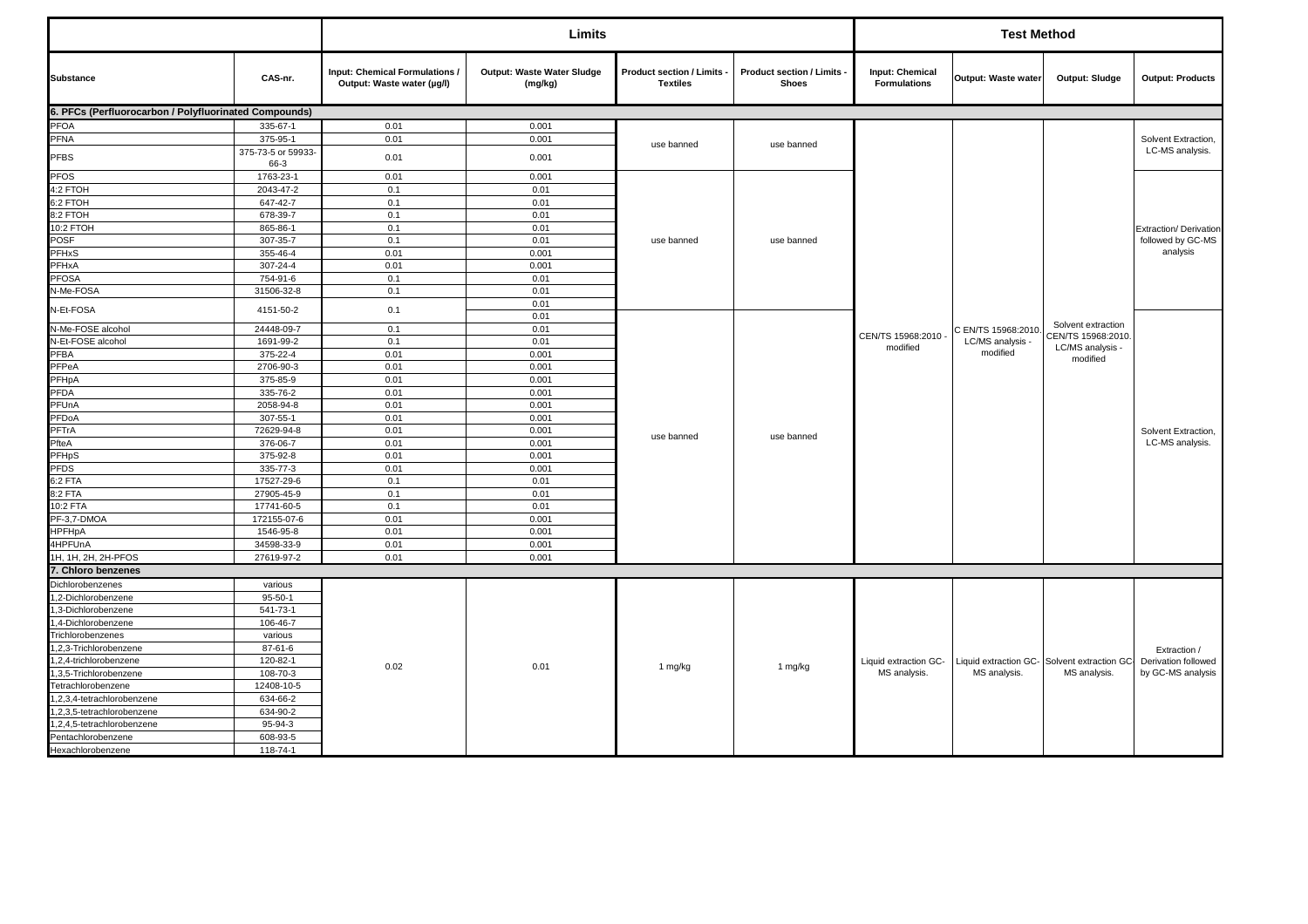|                                                                                               |                             |                                                                         | Limits                                |                                                    |                                                 |                                        | <b>Test Method</b>                 |                 |                                          |
|-----------------------------------------------------------------------------------------------|-----------------------------|-------------------------------------------------------------------------|---------------------------------------|----------------------------------------------------|-------------------------------------------------|----------------------------------------|------------------------------------|-----------------|------------------------------------------|
| <b>Substance</b>                                                                              | CAS-nr.                     | Input: Chemical Formulations /<br>Output: Waste water (µg/l)            | Output: Waste Water Sludge<br>(mg/kg) | <b>Product section / Limits</b><br><b>Textiles</b> | <b>Product section / Limits</b><br><b>Shoes</b> | Input: Chemical<br><b>Formulations</b> | Output: Waste water                | Output: Sludge  | <b>Output: Products</b>                  |
| Chloro-Toluenes (solvents and biocides. Production dyes. Chemical Intermediates. Antifelting) |                             |                                                                         |                                       |                                                    |                                                 |                                        |                                    |                 |                                          |
| -chlorotoluene                                                                                | 95-49-8                     |                                                                         |                                       |                                                    |                                                 |                                        |                                    |                 |                                          |
| 3-chlorotoluene                                                                               | 108-41-8                    |                                                                         |                                       |                                                    |                                                 |                                        |                                    |                 |                                          |
| 4-chlorotoluene                                                                               | 106-43-4                    |                                                                         |                                       |                                                    |                                                 |                                        |                                    |                 |                                          |
| 3-dichlorotoluene                                                                             | 32768-54-0                  |                                                                         |                                       |                                                    |                                                 |                                        |                                    |                 |                                          |
| 4-dichlorotoluene                                                                             | 95-73-8                     |                                                                         |                                       |                                                    |                                                 |                                        |                                    |                 |                                          |
| .5-dichlorotoluene                                                                            | 19398-61-9                  |                                                                         |                                       |                                                    |                                                 |                                        |                                    |                 |                                          |
| .7-dichlorotoluene                                                                            | 118-69-4                    |                                                                         |                                       |                                                    |                                                 |                                        |                                    |                 |                                          |
| 3,4-dichlorotoluene                                                                           | 95-75-0                     |                                                                         |                                       |                                                    |                                                 |                                        |                                    |                 |                                          |
| ,3,6-trichlorotoluene                                                                         | 2077-46-5                   | Best current testing technology                                         | Best current testing technology       |                                                    |                                                 |                                        |                                    |                 | Solvent extraction                       |
| .4,5-trichlorotoluene                                                                         | 6639-30-1                   | using lowest detection / reporting<br>limits always updated and applied | using lowest detection / reporting    | 1 mg/kg                                            | 1 mg/kg                                         |                                        |                                    |                 | and GC-MS analysis                       |
| Benzotrichloride                                                                              | 98-07-7                     |                                                                         | limits always updated and applied     |                                                    |                                                 |                                        |                                    |                 |                                          |
| alfa, 2,4-trichlorotoluene                                                                    | $94 - 99 - 5$               |                                                                         |                                       |                                                    |                                                 |                                        |                                    |                 |                                          |
| alfa, 2,6-trichlorotoluene                                                                    | 2014-83-7                   |                                                                         |                                       |                                                    |                                                 |                                        |                                    |                 |                                          |
| alfa, 3,4-trichlorotoluene                                                                    | 102-47-6                    |                                                                         |                                       |                                                    |                                                 |                                        |                                    |                 |                                          |
| alpha, alpha, 2,6-tetrachlorotoluene                                                          | $81 - 19 - 6$               |                                                                         |                                       |                                                    |                                                 |                                        |                                    |                 |                                          |
| alpha, alpha, alpha, 2,-tetrachlorotoluene                                                    | 2136-89-2                   |                                                                         |                                       |                                                    |                                                 |                                        |                                    |                 |                                          |
| alpha, alpha, alpha, 4-tetrachlorotoluene                                                     | 5216-25-1                   |                                                                         |                                       |                                                    |                                                 |                                        |                                    |                 |                                          |
| 2,3,4,5,6-pentachlorotoluene                                                                  | 877-11-2                    |                                                                         |                                       |                                                    |                                                 |                                        |                                    |                 |                                          |
| 8. Chlorinated solvents                                                                       |                             |                                                                         |                                       |                                                    |                                                 |                                        |                                    |                 |                                          |
| Dichloromethane                                                                               | 75-09-2                     |                                                                         |                                       |                                                    |                                                 |                                        |                                    |                 |                                          |
| Chloroform                                                                                    | 67-66-3                     |                                                                         |                                       |                                                    |                                                 |                                        |                                    |                 |                                          |
| Tetrachloromethane                                                                            | 56-23-5                     |                                                                         |                                       |                                                    |                                                 |                                        |                                    |                 |                                          |
| ,1,2-Trichloroethane                                                                          | 79-00-5                     |                                                                         |                                       |                                                    |                                                 |                                        |                                    |                 |                                          |
| ,1-Dichloroethane                                                                             | 75-34-3                     |                                                                         |                                       |                                                    |                                                 |                                        |                                    |                 |                                          |
| ,2-Dichloroethane                                                                             | 107-06-2                    |                                                                         |                                       |                                                    |                                                 | By Headspace Gas                       | By Headspace Gas<br>Chromatography |                 | Extraction /                             |
| Trichloroethylene                                                                             | 79-01-6                     | $\overline{1}$                                                          | 0.3                                   | 1 mg/kg                                            | 1 mg/kg                                         | Chromatography Mass                    | Mass Spectrometric                 | GC-MS Headspace | Derivation followed                      |
| Perchloroethylene                                                                             | 127-18-4                    |                                                                         |                                       |                                                    |                                                 | Spectrometric (HS-                     | $(HS - GC/MS)$                     | analysis.       | by GC-MS analysis                        |
| ,1,1-trichloroethane                                                                          | 71-55-6                     |                                                                         |                                       |                                                    |                                                 | GC/MS) Analysis.                       | Analysis.                          |                 |                                          |
| 1,1,1,2-Tetrachloroethane                                                                     | 630-20-6                    |                                                                         |                                       |                                                    |                                                 |                                        |                                    |                 |                                          |
| ,1,2,2-Tetrachloroethane                                                                      | 79-34-5                     |                                                                         |                                       |                                                    |                                                 |                                        |                                    |                 |                                          |
| Pentachloroethane                                                                             | 76-01-7                     |                                                                         |                                       |                                                    |                                                 |                                        |                                    |                 |                                          |
| 1,1-Dichloroethylene                                                                          | 75-35-4                     |                                                                         |                                       |                                                    |                                                 |                                        |                                    |                 |                                          |
| Other VOCs <sup>3)</sup>                                                                      |                             |                                                                         |                                       |                                                    |                                                 |                                        |                                    |                 |                                          |
|                                                                                               | 78-93-3                     |                                                                         |                                       |                                                    |                                                 |                                        |                                    |                 |                                          |
| Methyl-ethyl ketone                                                                           |                             |                                                                         | $0,1$ ppm                             | 100 mg/kg                                          | 500 mg/kg                                       |                                        |                                    |                 |                                          |
| Ethylbenzene                                                                                  | $100 - 41 - 4$<br>1330-20-7 |                                                                         | $0,1$ ppm                             | 50 mg/kg                                           | 500 mg/kg                                       |                                        |                                    |                 |                                          |
| (ylene                                                                                        |                             |                                                                         | $0,1$ ppm                             | 50 mg/kg                                           | 500 mg/kg                                       |                                        |                                    |                 |                                          |
| Cyclohexanone<br>ethoxyethylacetate                                                           | 108-94-1<br>111-15-9        |                                                                         | $2,0$ ppm<br>10,0 ppm                 | 100 mg/kg<br>1000 mg/kg                            | 500 mg/kg<br>500 mg/kg                          |                                        |                                    |                 |                                          |
|                                                                                               |                             |                                                                         |                                       |                                                    |                                                 |                                        |                                    |                 |                                          |
| ,2,3-trichloropropane<br>Acetophenone                                                         | 96-18-4<br>98-86-2          |                                                                         | 10,0 ppm                              | 1000 mg/kg<br>50 mg/kg                             | 500 mg/kg<br>500 mg/kg                          |                                        |                                    |                 |                                          |
|                                                                                               |                             | Best current testing technology                                         | $0,1$ ppm                             |                                                    |                                                 |                                        |                                    |                 | Solvent extraction                       |
| Naphtalene<br>2-phenyl-2-propanole                                                            | $91 - 20 - 3$<br>617-94-7   | using lowest detection / reporting<br>limits always updated and applied | $0,1$ ppm<br>$0,1$ ppm                | 50 mg/kg<br>50 mg/kg                               | 500 mg/kg<br>500 mg/kg                          |                                        |                                    |                 | and GC-MS analysis                       |
| Bis-(2-methoxyethyl) ether                                                                    | 111-96-6                    |                                                                         | 20,0 ppm                              | 1000 mg/kg                                         | 1000 mg/kg                                      |                                        |                                    |                 |                                          |
| -methyl-2-pyrrolidone                                                                         | 872-50-4                    |                                                                         | 50,0 ppm                              | 1000 mg/kg                                         | 1000 mg/kg                                      |                                        |                                    |                 |                                          |
|                                                                                               |                             |                                                                         |                                       |                                                    |                                                 |                                        |                                    |                 |                                          |
| N,N-dimethylacetamide<br>Styrene                                                              | 127-19-5<br>100-42-5        |                                                                         | 20,0 ppm<br>$0,1$ ppm                 | 1000 mg/kg<br>50 mg/kg                             | 1000 mg/kg<br>50 mg/kg                          |                                        |                                    |                 |                                          |
| Benzene                                                                                       | 71-43-2                     |                                                                         | $0,1$ ppm                             | 1 mg/kg                                            | 1 mg/kg                                         |                                        |                                    |                 |                                          |
|                                                                                               |                             |                                                                         |                                       |                                                    |                                                 |                                        |                                    |                 |                                          |
| Toluene                                                                                       | 108-88-3                    |                                                                         | $0,1$ ppm                             | 500 mg/kg                                          | 500 mg/kg                                       |                                        |                                    |                 |                                          |
| N,N-dimethylformamide                                                                         | 68-12-2                     |                                                                         | $0,1$ ppm                             | 1000 mg/kg                                         | 100 mg/kg                                       |                                        |                                    |                 | Solvent extraction<br>and GC-MS analysis |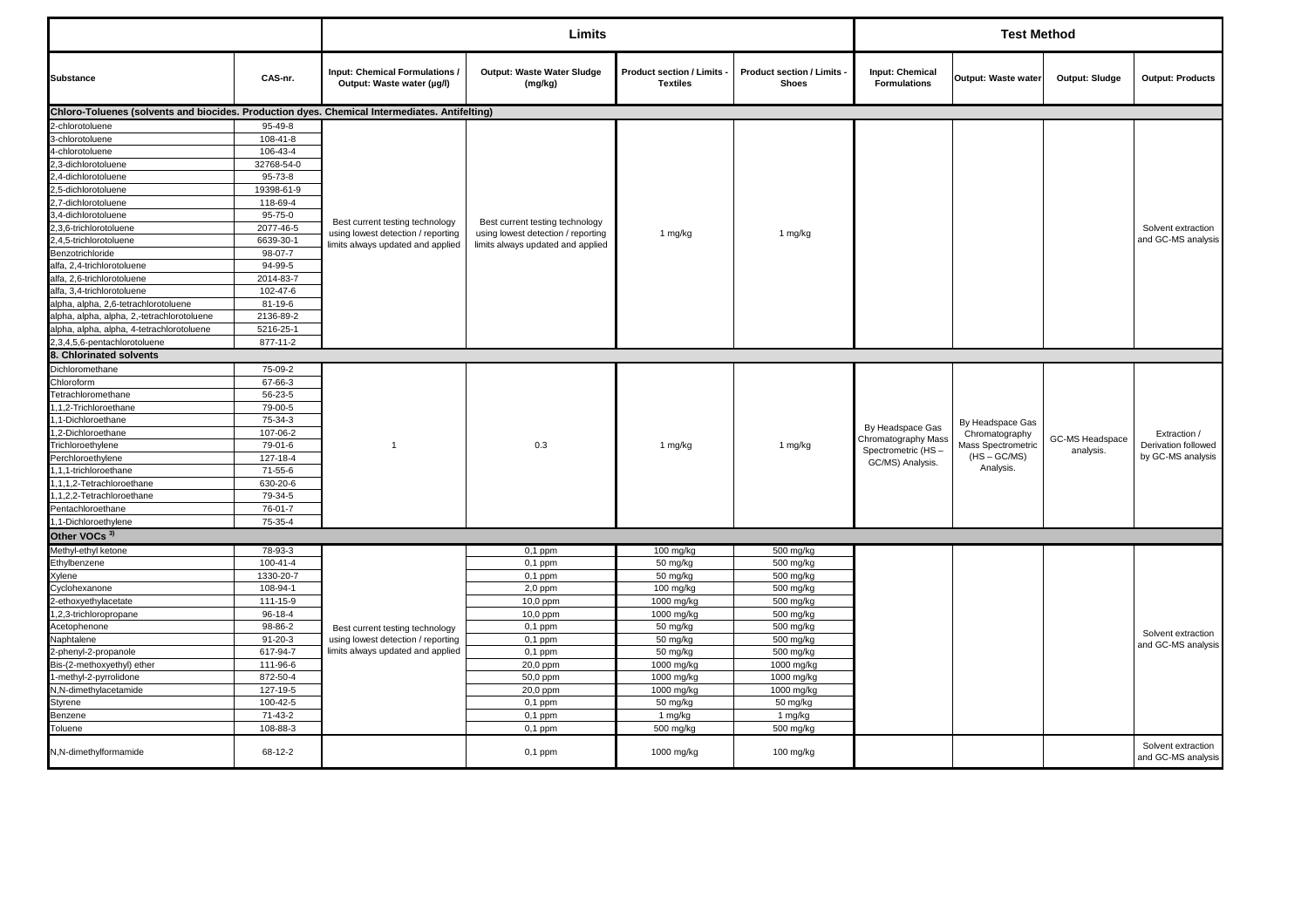|                           |               |                                                            | Limits                                       |                                                    |                                                 |                                                                                   | <b>Test Method</b>                      |                                                                                                           |                                                          |
|---------------------------|---------------|------------------------------------------------------------|----------------------------------------------|----------------------------------------------------|-------------------------------------------------|-----------------------------------------------------------------------------------|-----------------------------------------|-----------------------------------------------------------------------------------------------------------|----------------------------------------------------------|
| <b>Substance</b>          | CAS-nr.       | Input: Chemical Formulations<br>Output: Waste water (µg/l) | <b>Output: Waste Water Sludge</b><br>(mg/kg) | <b>Product section / Limits</b><br><b>Textiles</b> | <b>Product section / Limits</b><br><b>Shoes</b> | <b>Input: Chemical</b><br><b>Formulations</b>                                     | Output: Waste water                     | Output: Sludge                                                                                            | <b>Output: Products</b>                                  |
| 9. Chloro phenols         |               |                                                            |                                              |                                                    |                                                 |                                                                                   |                                         |                                                                                                           |                                                          |
| Pentachlorophenols (PCP)  | 87-86-5       |                                                            |                                              |                                                    |                                                 |                                                                                   |                                         |                                                                                                           |                                                          |
| Tetrachlorophenols (TeCP) | 25167-83-3    |                                                            |                                              |                                                    |                                                 |                                                                                   |                                         |                                                                                                           |                                                          |
| 2,3,4,5-Tetrachlorophenol | 4901-51-3     |                                                            |                                              |                                                    |                                                 |                                                                                   |                                         |                                                                                                           |                                                          |
| 2,3,4,6-Tetrachlorophenol | 58-90-2       |                                                            |                                              |                                                    |                                                 |                                                                                   |                                         |                                                                                                           |                                                          |
| 2,3,5,6-tetrachlorophenol | 935-95-5      |                                                            |                                              |                                                    |                                                 |                                                                                   |                                         |                                                                                                           |                                                          |
| Trichlorophenol (TriCP)   | 25167-82-2    |                                                            |                                              | PCP - 0,05 / 0,5 mg/kg <sup>1)</sup>               |                                                 |                                                                                   |                                         |                                                                                                           |                                                          |
| 2,4,6-trichlorophenol     | 88-06-2       |                                                            |                                              | TeCP - 0,05 / 0,5 mg/kg <sup>1)</sup>              | $0,5/1$ mg/kg <sup>1)</sup>                     |                                                                                   |                                         |                                                                                                           | Extraction /<br>Derivation followed<br>by GC-MS analysis |
| 2,3,4-trichlorophenol     | 15950-66-0    |                                                            |                                              | TriCP - 0,2 / 2 mg/kg <sup>1)</sup>                |                                                 |                                                                                   |                                         |                                                                                                           |                                                          |
| 2,3,5-trichlorophenol     | 933-78-8      |                                                            |                                              |                                                    |                                                 | Extraction / Derivation                                                           | Liquid extraction,                      | Solvent extraction.<br>derivatisation, with<br>acetic anhydride, GC-acetic anhydride, GC-<br>MS analysis. |                                                          |
| 2,3,6-trichlorophenol     | 933-75-5      | 0.5                                                        | 0.025                                        |                                                    |                                                 | followed by GC-MS<br>analysis                                                     | derivatisation, with                    |                                                                                                           |                                                          |
| 2,4,5-trichlorophenol     | 95-95-4       |                                                            |                                              |                                                    |                                                 |                                                                                   | MS analysis.                            |                                                                                                           |                                                          |
| 3,4,5-trichlorophenol     | 609-19-8      |                                                            |                                              |                                                    |                                                 |                                                                                   |                                         |                                                                                                           |                                                          |
| Dichlorophenols (DiCP)    | 25167-81-1    |                                                            |                                              |                                                    |                                                 |                                                                                   |                                         |                                                                                                           |                                                          |
| 2,3-dichlorophenol        | 576-24-9      |                                                            |                                              |                                                    |                                                 |                                                                                   |                                         |                                                                                                           |                                                          |
| 2,4-dichlorophenol        | 120-83-2      |                                                            |                                              |                                                    |                                                 |                                                                                   |                                         |                                                                                                           |                                                          |
| 2,5-dichlorophenol        | 583-78-8      |                                                            |                                              | $0,5/3$ mg/kg <sup>1)</sup>                        | $0,5/1$ mg/kg <sup>1)</sup>                     |                                                                                   |                                         |                                                                                                           |                                                          |
| 3, 4-dichlorophenol       | $95 - 77 - 2$ |                                                            |                                              |                                                    |                                                 |                                                                                   |                                         |                                                                                                           |                                                          |
| 3, 5-dichlorophenol       | 591-35-5      |                                                            |                                              |                                                    |                                                 |                                                                                   |                                         |                                                                                                           |                                                          |
| Mono Chlorophenol         | various       |                                                            |                                              |                                                    |                                                 |                                                                                   |                                         |                                                                                                           |                                                          |
| <b>10. SCCP</b>           |               |                                                            |                                              |                                                    |                                                 |                                                                                   |                                         |                                                                                                           |                                                          |
| SCCP $C_{10-13}$          | 85535-84-8    | 0.4                                                        | 0.03                                         | 1000 mg/kg<br>(in total)                           | 1000 mg/kg<br>(in total)                        | Extraction with toluene, Liquid extraction with<br>GC-MS resp. LC/MS<br>analysis. | toluene, GC-MS resp.<br>LC/MS analysis. | Solvent extraction<br>with toluene, GC-MS<br>resp. LC/MS analysis                                         | Solvent Extraction &<br>GC-CE analysis.                  |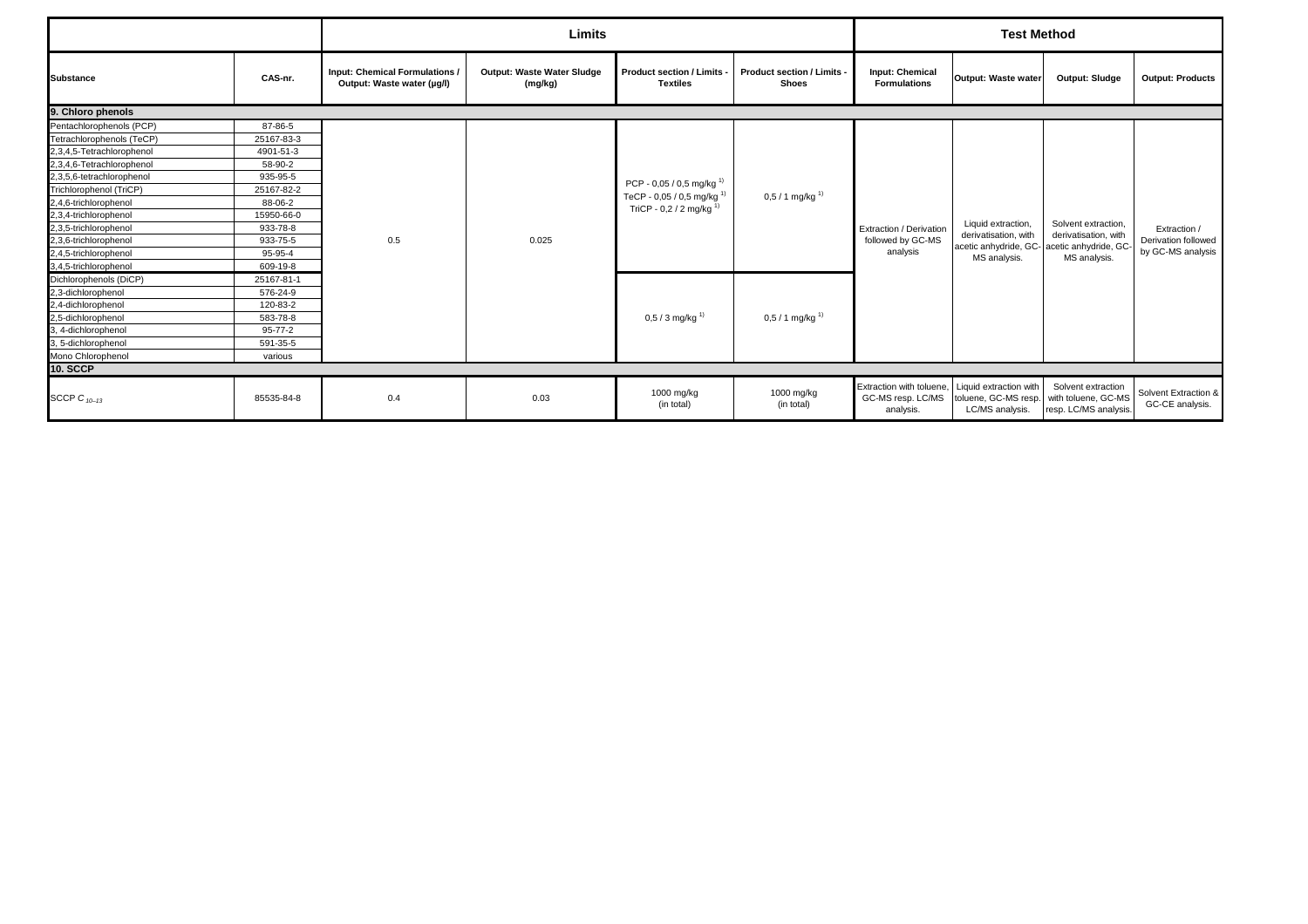|                                                                            |            |                                                                                                            | Limits                                       |                                                    |                                                    |                                                                                                                 | <b>Test Method</b><br>Output: Waste water<br>Output: Sludge<br><b>Formulations</b>                               |                                                                                                                 |                                                                                                                                                                                                                                           |  |
|----------------------------------------------------------------------------|------------|------------------------------------------------------------------------------------------------------------|----------------------------------------------|----------------------------------------------------|----------------------------------------------------|-----------------------------------------------------------------------------------------------------------------|------------------------------------------------------------------------------------------------------------------|-----------------------------------------------------------------------------------------------------------------|-------------------------------------------------------------------------------------------------------------------------------------------------------------------------------------------------------------------------------------------|--|
| <b>Substance</b>                                                           | CAS-nr.    | <b>Input: Chemical Formulations /</b><br>Output: Waste water (µg/l)                                        | <b>Output: Waste Water Sludge</b><br>(mg/kg) | Product section / Limits<br><b>Textiles</b>        | Product section / Limits<br><b>Shoes</b>           | <b>Input: Chemical</b>                                                                                          |                                                                                                                  |                                                                                                                 | <b>Output: Products</b>                                                                                                                                                                                                                   |  |
| 11. Heavy metals                                                           |            |                                                                                                            |                                              |                                                    |                                                    |                                                                                                                 |                                                                                                                  |                                                                                                                 |                                                                                                                                                                                                                                           |  |
| Total Cadmium(Cd)                                                          | 7440-43-9  | 0.1                                                                                                        | $\mathbf{1}$                                 | 40 mg/kg<br>(total)                                | 100 mg/kg<br>(total)                               |                                                                                                                 |                                                                                                                  |                                                                                                                 | EN 1122-2001 / Acid<br>Digestion followed by                                                                                                                                                                                              |  |
| Total Lead(Pb)                                                             | 7439-92-1  | $\overline{1}$                                                                                             | $\mathbf{1}$                                 | 90 mg/kg<br>(total)                                | 90 mg/kg<br>(total)                                |                                                                                                                 |                                                                                                                  |                                                                                                                 | ICP analysis. (Total)                                                                                                                                                                                                                     |  |
| Total Mercury(Hg)                                                          | 7439-97-6  | 0.05                                                                                                       | 0.006                                        | 0,02 mg/kg<br>(soluble)                            | $0,02$ mg/kg<br>(soluble)                          |                                                                                                                 |                                                                                                                  |                                                                                                                 | ISO 105-E04 acid<br>perspiration                                                                                                                                                                                                          |  |
| <b>Total Nickel(Ni)</b>                                                    | 7440-02-0  | $\overline{1}$                                                                                             | $\mathbf{1}$                                 | 1 / 4 mg/kg <sup>1)</sup><br>(soluble)             | 4 mg/kg<br>(soluble)                               | Digestion, ICP analysis                                                                                         | Digestion, ICP<br>analysis                                                                                       | Digestion, ICP<br>analysis                                                                                      | extraction & ICP<br>analysis.<br>(Extractable)                                                                                                                                                                                            |  |
| Total Hexavalent Chromium(Cr-VI)                                           | 18540-29-9 |                                                                                                            | $\mathbf{1}$                                 | not detectable<br>$(3 \text{ mg/kg})$<br>(soluble) | not detectable<br>$(3 \text{ mg/kg})$<br>(soluble) |                                                                                                                 |                                                                                                                  |                                                                                                                 | DIN 53314-1996<br>UNE EN 17075:2009                                                                                                                                                                                                       |  |
| <b>Total Arsenic(As)</b>                                                   | 7440-38-2  | $\overline{1}$                                                                                             | $\overline{1}$                               | 0,2 / 1 mg/kg $^{1}$<br>(soluble)                  | $0,2$ mg/kg<br>(soluble)                           |                                                                                                                 |                                                                                                                  |                                                                                                                 | ISO 105-E04 acid                                                                                                                                                                                                                          |  |
| Total Chromium(Cr)                                                         | 7440-47-3  | $\mathbf{1}$                                                                                               | $\overline{1}$                               | 1 / 2 mg/kg <sup>1)</sup><br>(soluble)             | $0,2$ g/kg<br>(soluble)                            |                                                                                                                 |                                                                                                                  |                                                                                                                 |                                                                                                                                                                                                                                           |  |
| Total Copper(Cu)                                                           | 7440-50-8  | $\mathbf{1}$                                                                                               | $\overline{1}$                               | 25 / 50 mg/kg $^{1}$<br>(soluble)                  | 50 mg/kg<br>(soluble)                              |                                                                                                                 |                                                                                                                  |                                                                                                                 | perspiration<br>extraction & ICP                                                                                                                                                                                                          |  |
| Total Zinc(Zn)                                                             | 7440-66-6  | $\mathbf{1}$                                                                                               | $\overline{4}$                               | 90 mg/kg<br>(soluble)                              | 90 mg/kg<br>(soluble)                              |                                                                                                                 |                                                                                                                  |                                                                                                                 | analysis.<br>(Extractable)                                                                                                                                                                                                                |  |
| Total Manganese(Mn)                                                        | 7439-96-5  | $\mathbf{1}$                                                                                               | $\overline{1}$                               | 90 mg/kg                                           | 90 mg/kg                                           |                                                                                                                 |                                                                                                                  |                                                                                                                 |                                                                                                                                                                                                                                           |  |
| Total Antimony (Sb)                                                        | 7440-36-0  | $\mathbf{1}$                                                                                               | $\overline{1}$                               | (soluble)<br>30 mg/kg                              | (soluble)<br>30 mg/kg                              |                                                                                                                 |                                                                                                                  |                                                                                                                 |                                                                                                                                                                                                                                           |  |
|                                                                            |            |                                                                                                            |                                              | (soluble)                                          | (soluble)                                          |                                                                                                                 |                                                                                                                  |                                                                                                                 |                                                                                                                                                                                                                                           |  |
| Total Cobalt (Co) (Extractable heavy-metals<br>by artificial acidic sweat) | 7440-48-4  | Best current testing technology<br>using lowest detection / reporting<br>limits always updated and applied | $\leq$ 4 ppm ( $\leq$ 1 ppm for children)    | 1 / 4 mg/kg <sup>1)</sup><br>(soluble)             | 4 mg/kg<br>(soluble)                               | Best current testing<br>echnology using lowest<br>detection / reporting<br>limits always updated<br>and applied | Best current testing<br>technology using<br>lowest detection /<br>reporting limits always<br>updated and applied | Best current testing<br>technology using<br>lowest detection /<br>eporting limits always<br>updated and applied | Heavy metals<br>extractable: by acid<br>sweat Extraction UNI<br>EN ISO 105-E04.<br>Determination AAS-<br>ICP/OES/MS.<br>Determination CrVI:<br>extraction in alkaline<br>buffer - colorimetric<br>detection method to<br>difenilcabazide. |  |